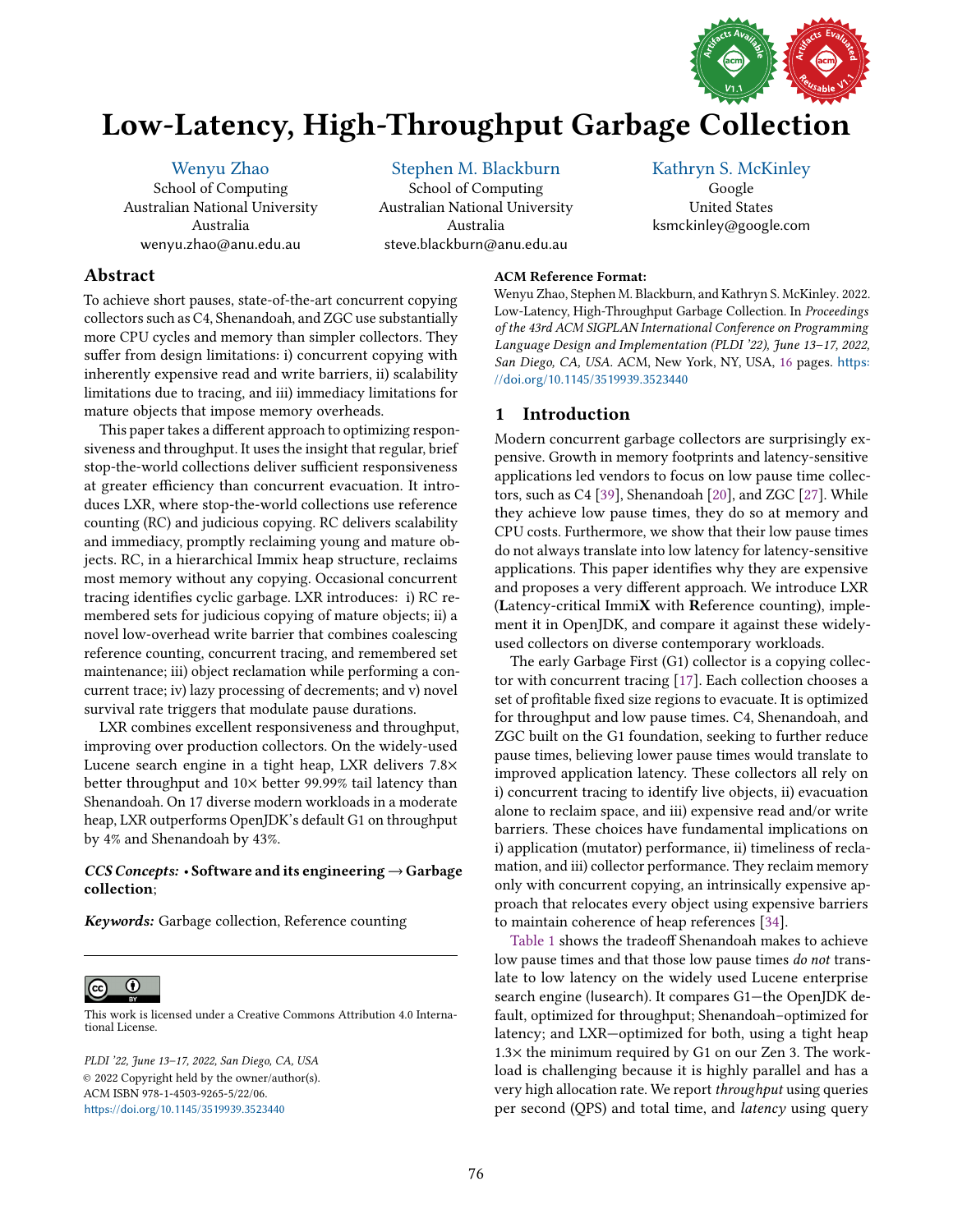|                       | <b>Throughput</b> | <b>Query Latency</b> (ms) |                |          |       |                      | <b>GC Pauses</b> (ms) |                |     |     |                      |
|-----------------------|-------------------|---------------------------|----------------|----------|-------|----------------------|-----------------------|----------------|-----|-----|----------------------|
| <b>Algorithm</b>      |                   | QPS Time (s)              |                |          |       | 50% 99% 99.9% 99.99% |                       |                |     |     | 50% 99% 99.9% 99.99% |
| G1                    | 112 K             | 4.7                       |                | 12.0     | 14.6  | 15.9                 |                       | (14)           | 0.9 | 1.1 | 1.2                  |
| Shenandoah            | 15 K              | 34.5                      |                | 0.3 78.0 | 116.1 | 127.8                |                       | 0 <sup>1</sup> | 0.3 | 2.2 | 3.0                  |
| <b>LXR</b>            | 119 K             | 4.4                       | 0 <sup>1</sup> | 3.0      | 8.0   | 13 1                 |                       | 09             | 1.4 | 1.8 | 2.9                  |
| Shenandoah $10\times$ | 170 K             | 31                        |                |          | 14 4  | 16 6                 |                       |                |     | 0.8 | ()Q                  |

<span id="page-1-0"></span>Table 1. Throughput, latency, and GC pauses on lusearch at a 1.3× heap. Short GC pauses do not assure low latency.

time latency percentiles. Shenandoah has low 50% and 99% pause times, but G1 is lower for the 99.9% and 99.99% pauses. However, low pauses do not translate into low application latency, with G1 improving over Shenandoah. Furthermore, Shenandoah takes a 7× hit on throughput compared to G1. Shenandoah cannot keep up with lusearch's 9.5 GB/s allocation rate on this 16-core, 2-way SMT machine. We also configured Shenandoah to run in a huge heap,  $10\times$  the minimum. Given this substantial memory headroom, Shenandoah can deliver good throughput and latency. LXR delivers better throughput and latency than G1 and Shenandoah without requiring extra headroom. Although LXR has slightly longer pauses than G1 and Shenandoah, it improves query latency over both, while also outperforming them on throughput.

G1, C4, Shenandoah, and ZGC all use tracing and must perform a trace of all live objects to reclaim any memory. G1 and C4 mitigate this delay with generational collection, reducing the scope of the trace. (Shenandoah and ZGC have generational variants under development.) Tracing is unscalable in the limit. Its worst case is a live singly-linked list which defeats parallel tracing and copying [\[5\]](#page-14-2). LXR's tracing for cyclic garbage detection also experiences this worse case. The scalability of reference counting is limited only when a large list dies. LXR achieves immediacy and scalability of collection with high performance parallel reference counting as its primary mechanism for garbage identification.

C4, Shenandoah and ZGC use concurrent evacuation to optimize pause times, adding high overheads [\(Table 1\)](#page-1-0). They reclaim space only when a region is empty: when all objects eventually die or they evacuate live objects. Evacuation perturbs the memory hierarchy, using caches and DRAM bandwidth. Worse, concurrent evacuation requires expensive barriers to prevent mutator and collector races, which is intrinsically more expensive than stop-the-world evacuation [\[34\]](#page-15-3). LXR avoids these overheads with the Immix heap structure [\[11\]](#page-14-3) and reference counting with remembered sets, reclaiming most memory without copying, only judicious stop-the-world copying to combat fragmentation.

These collectors depend on expensive barriers, limiting best-case application performance. C4, Shenandoah, and ZGC use a load value barrier (LVB) [\[39\]](#page-15-1), which filters every reference load. LXR does not require a read barrier. It uses a novel low-overhead write barrier for i) concurrent tracing to reclaim cyclic garbage [\[44\]](#page-15-4), for ii) building remembered sets, and for iii) high performance coalescing reference counting to reclaim both young and old objects promptly [\[26,](#page-14-4) [37\]](#page-15-5).

Design. LXR's design premise is that regular, brief stopthe-world collections will yield sufficient responsiveness and far greater efficiency than concurrent evacuation. LXR builds on Reference Counting Immix [\[37\]](#page-15-5) (RCImmix), taking a novel approach to low-latency performance by limiting concurrency and copying. It copies only during stop-theworld pauses. LXR employs parallelism for scalability in every collection phase. It exploits existing optimizations, such as implicitly dead young objects [\[37\]](#page-15-5). The Immix hierarchical heap divides blocks into lines and tracks their liveness. The application allocates using a fast bump pointer into blocks. It recycles free lines in a block, when all the objects are on the line are dead.

LXR uses a field-logging write barrier [\[7\]](#page-14-5) with just 1.6% mutator overhead to perform coalescing reference counting, concurrent tracing, and maintain remembered sets. At each pause, LXR performs reference counting (RC) increments and reclaims free blocks and lines with dead young objects that never receive an increment [\[37\]](#page-15-5). It judiciously copies young surviving objects to defragment blocks [\[37\]](#page-15-5). LXR triggers occasional concurrent tracing using Yuasa's Snapshot At The Beginning (SATB) tracing algorithm [\[44\]](#page-15-4) to collect old dead cycles and objects with stuck reference counts. SATB tracing is elegantly implemented with the same write barrier used for coalescing reference counting [\[2\]](#page-14-6). We show how to soundly delete objects while an SATB trace is in progress, such that the trace may span multiple RC epochs. At the beginning of an SATB trace, LXR identifies candidate evacuation sets of blocks with high fragmentation. The trace initializes each remembered set and the write barrier keeps them up to date. After the trace completes, LXR reclaims free blocks and lines at the next RC pause and evacuates any still fragmented blocks in the evacuation sets.

LXR modulates pause times using three novel approaches. i) Collection triggers use survival rate prediction to control the expected work LXR performs in each RC epoch to reclaim dead young objects and to determine when SATB traces are likely to be profitable. ii) Lazy concurrent decrements reclaim old dead objects. iii) Incremental copying of one or more evacuation sets defragments blocks with old objects.

Techniques novel to LXR are: i) SATB tracing spanning multiple RC pauses, ii) combining RC and remembered sets,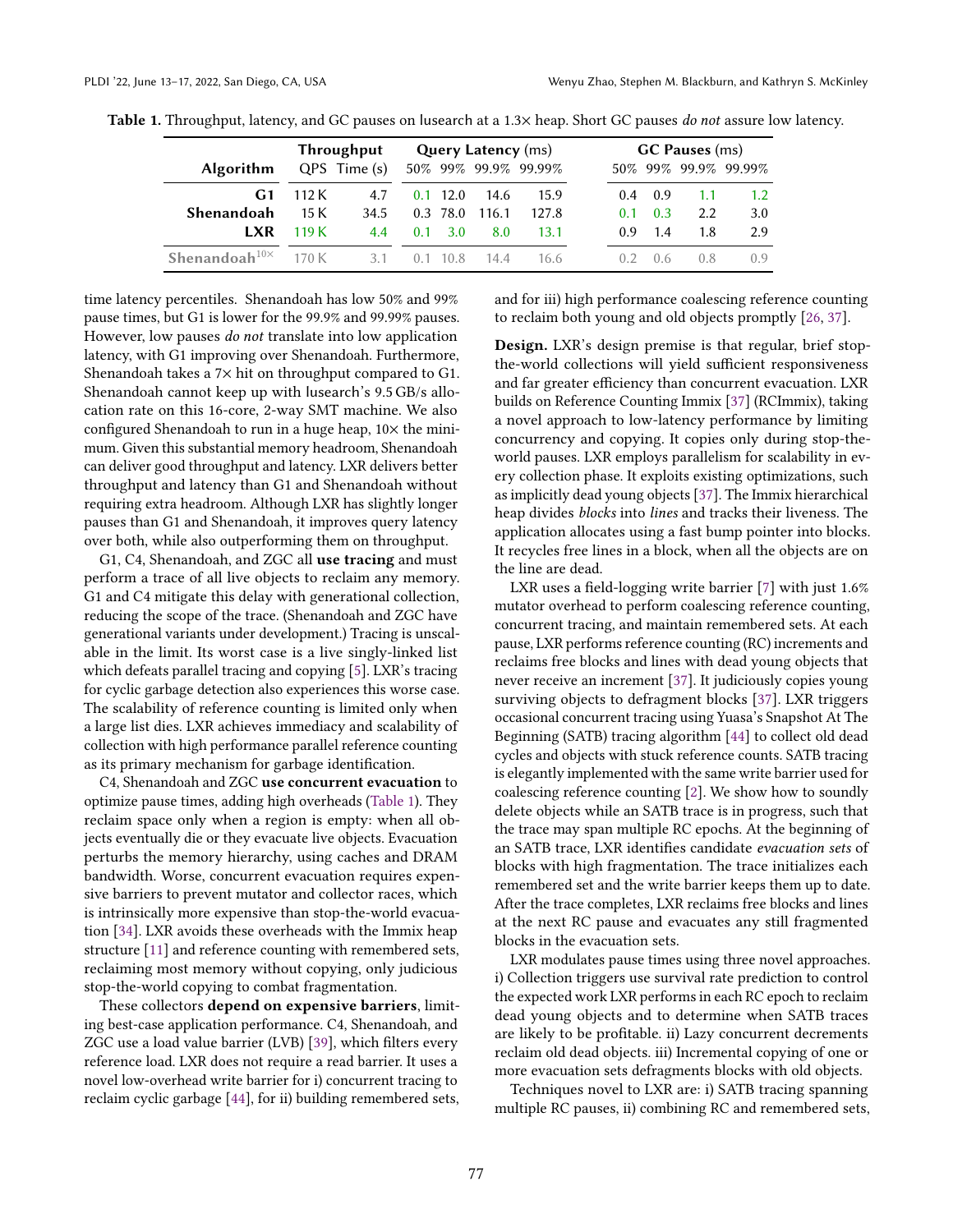iii) a single, simple write barrier that combines coalescing reference counting, concurrent tracing, and remembered sets for copying with RC, iv) survival rate collection triggers, and v) lazy concurrent decrements.

Implementation. We implement LXR in MMTk [\[8,](#page-14-7) [9,](#page-14-8) [29\]](#page-15-6) on OpenJDK 11 and compare against G1, Shenandoah, and ZGC on a range of modern workloads. We demonstrate that this fresh approach to latency-sensitive collection achieves latency results that improve over these production collectors without additional hardware requirements. LXR delivers lower latency than Shenandoah and ZGC on each of the four latency-critical benchmarks we evaluate, and does so while outperforming G1 on throughput, while Shenandoah suffers 77% and 37% slowdowns on 1.3× and 2× heaps respectively. We are optimistic that this new design approach will lead to more efficient latency-sensitive collectors and a new class of low-overhead throughput-oriented collectors.

## 2 Background and Related Work

This paper exposes problems with state-of-the-art concurrent collector design and develops LXR, a novel collector design to solve those problems. We begin with the background that underpins LXR and prior collectors.

### <span id="page-2-1"></span>2.1 Reference Counting

Reference counting (RC) tracks the number of references to each object, reclaiming objects with no references. Traditional RC performs increments for every new reference to an object and decrements for every destroyed reference [\[15\]](#page-14-9). Because pointers change frequently, this approach is too inefficient for performance-critical applications. Temporal coarsening almost entirely removes this overhead. The underlying insight is that for any period  $t_n \to t_{n+1}$ , it is sufficient to identify all modified pointer fields,  $p$ , and apply a decrement to the referent of  $p$  at  $t_n$ , and an increment to the referent of  $p$  at  $t_{n+1}$ . This insight underpins both *deferral* for highly mutated stack variables [\[18\]](#page-14-10), and coalescing for heap variables [\[26\]](#page-14-4). LXR applies

- deferral by capturing all root pointers during brief mutator stop-the-world pauses (epochs) at  $t_n$  and  $t_{n+1}$  [\[3\]](#page-14-11) and
- coalescing by capturing the to-be-overwritten referent the first time a heap pointer is written in the period  $t_n \rightarrow$  $t_{n+1}$ , and the location of the pointer to establish its referent at  $t_{n+1}$ , ignoring intermediate referents [\[26\]](#page-14-4).

Every overwritten referent in the before image  $(t_n)$  receives a decrement. Every fresh referent in the after image  $(t_{n+1})$ receives an increment. For root pointers, LXR implements deferral by applying an increment to all root-reachable objects at  $t_n$  and remembering them in a buffer so that it can apply a matching decrement at  $t_{n+1}$  [\[3\]](#page-14-11). Prior to coalescing [\[26\]](#page-14-4), applying RC to heap objects required expensive synchronization and was considered an impediment to adoption in

<span id="page-2-0"></span>

Figure 1. RC in an Immix heap with 2 bit RC values stored in line metadata: 0 is free, 1 is 1 RC to the object starting here, 2 is 2 RCs, and 3 is 3 or more RCs, simplified to a maximum of two objects per line, ignoring alignment. (a) Immix heap allocation. (b) Object graph before collection. (c) After collection. (d) The implicitly dead optimization evacuates young objects, creating 3 free blocks instead of 2.

parallel systems. Coalescing significantly reduces the synchronization work of RC systems. Coalescing with buffering also opened up optimizations such as parallel processing of the increment and decrements. Further optimizations and using a hierarchical mark-region (Immix) heap have delivered reference counting collectors that can outperform the fastest tracing collectors [\[2,](#page-14-6) [6,](#page-14-12) [36,](#page-15-7) [37\]](#page-15-5).

LXR uses the extremely effective implicitly dead optimization which applies temporal RC coarsening to young ob-jects [\[36\]](#page-15-7). First, young objects allocated since  $t_n$  never generate decrements in the period  $t_n$  to  $t_{n+1}$  since the initial state of their pointer fields is null. Second, they cannot receive any decrements from the heap or stack since, by definition, there were no pointers to them at  $t_n$ . Only their pointer state at  $t_{n+1}$  is thus relevant and it will only create increments. Young objects that receive no increments at  $t_{n+1}$  are dead and most do die, following the weak generational hypothesis [\[28,](#page-15-8) [40\]](#page-15-9). It is therefore correct to i) ignore impossible decrements from young objects, and ii) generate increments from young objects only if and when the object receives its first increment at  $t_{n+1}$ . A coalescing write barrier thus correctly ignores mutations to young objects.

Since the first GC after allocation will establish all references to surviving young objects, they can be correctly copied [\[37\]](#page-15-5). [Figure 1](#page-2-0) illustrates these optimizations (see [Sec](#page-4-0)[tion 2.6\)](#page-4-0). [Figure 1\(](#page-2-0)a) and (b) show that the initial RC values are zero in the young object metadata. [Figure 1\(](#page-2-0)c) shows the RC values after increments for each root reachable young object. Note that the first block of only dead young objects is free (some in cycles), no RC was ever changed, and LXR can reclaim the block before processing decrements. [Figure 1\(](#page-2-0)d) shows combining copying live objects while establishing their RC values, efficiently produces more free blocks.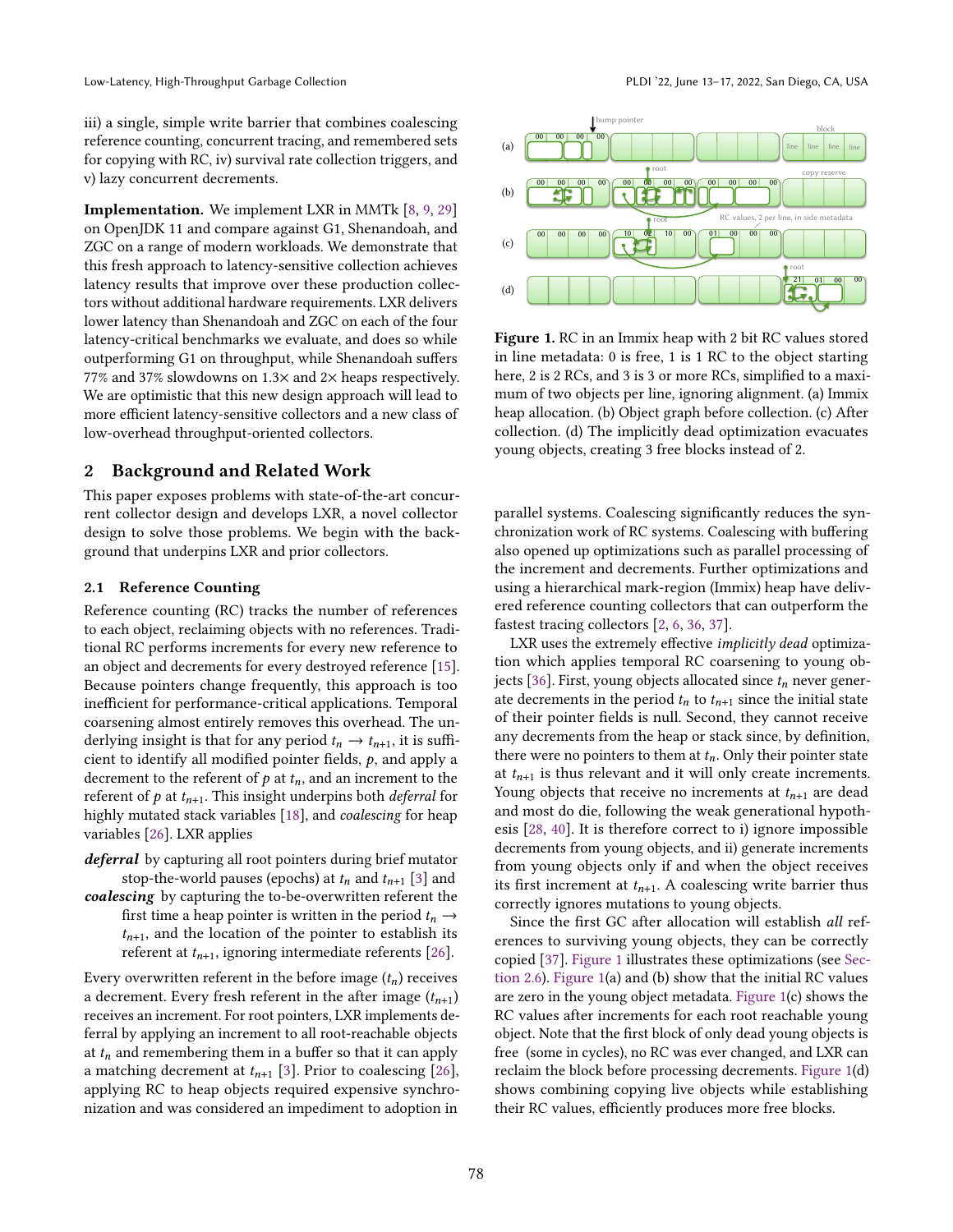Reference counting is fundamentally a local property. The liveness of an object can usually be determined without a global operation such as a heap trace and increases the immediacy of reclamation. RC increment and decrement processing grows only as a function of the rate of graph mutations and are both easily parallelized in general. However, if the head of a singly-linked list dies, recursively decrementing the list defeats parallelism. LXR limits the impact of this case by performing decrements concurrently. In contrast, tracing parallelism is defeated by a singly-linked list every time it is traced. We observe this worst case degrading G1 and Shenandoah throughput compared to LXR in [Section 5.2.](#page-11-0)

Reference counting is incomplete because it cannot identify cycles of garbage and previously was considered incompatible with copying, lacking global information for identifying and redirecting references to relocated objects. LXR reclaims dead cycles via a backup trace. LXR uses the implicitly dead optimization to copy young objects. LXR adds novel techniques to combine the immediacy of RC with the defragmentation and locality benefits of evacuation for mature objects. We introduce remembered sets for RC and use them to combine block evacuation with RC for the first time.

# 2.2 Read and Write Barriers

Read and write barrier code intercepts mutator reads and writes to enforce invariants and monitor object graph mutations [\[42\]](#page-15-10). Coalescing reference counting uses a write barrier that, upon the first update to a pointer field, enqueues the overwritten referent for a future decrement and remembers the address of the updated field so that at the next collection, the eventual referent held at that address can receive an increment [\[26\]](#page-14-4). Azatchi and Petrank [\[2\]](#page-14-6) observed that this barrier may also implement SATB tracing [\[44\]](#page-15-4), which we exploit in LXR. The barrier is easily implemented at the object or the field granularity [\[7\]](#page-14-5). [Section 5.3](#page-11-1) shows the fieldlogging barrier used by LXR adds 1.6% overhead. G1 [\[17\]](#page-14-1) uses several write barriers that it enables and disables during different phases of the collection. C4 [\[39\]](#page-15-1), Shenandoah [\[20\]](#page-14-0), and ZGC [\[27\]](#page-15-2) all use the loaded value barrier (LVB), which filters every reference load, clearing bits if necessary, and conditionally takes further action. Shenandoah has an additional SATB write barrier for concurrent marking. Because applications typically execute field loads an order of magnitude more frequently than field stores (e.g.  $64.3/\mu s$  v  $4.3/\mu s$ ), read barriers, such as the LVB, are on the order of five times more expensive than an object remembering barrier [\[42\]](#page-15-10).

#### 2.3 Concurrent Tracing

Concurrent tracing algorithms identify all live objects concurrently with mutators, which may also be modifying the object graph [\[19,](#page-14-13) [38,](#page-15-11) [44\]](#page-15-4). G1, Shenandoah, and LXR use [Yuasa'](#page-15-4)s Snapshot At The Beginning (SATB) algorithm [\[17,](#page-14-1) [20,](#page-14-0) [44\]](#page-15-4). SATB exploits the observation that once an object is unreachable, it remains unreachable, and it is therefore

correct to perform a trace over a stale heap snapshot. SATB captures program roots at the start of the trace. It intercepts the first time any pointer is overwritten during the trace and traces the about to be destroyed reference, along with all objects created since the start of the trace. LXR combines the SATB trace with the implicitly dead optimization, such that the trace only considers objects that survive an RC collection, significantly reducing the scope of its trace.

#### 2.4 Concurrent Copying

As well as ensuring liveness is correctly established despite a concurrently mutated object graph, concurrent copying collectors (C4, Shenandoah, and ZGC) incur additional complexity in order to maintain referential integrity dynamically, when mutators dereference pointers which refer to objects concurrently being moved. The literature contains many such algorithms, including [Brooks'](#page-14-14)s algorithm [\[12\]](#page-14-14), initially used by Shenandoah [\[20\]](#page-14-0), and [Baker'](#page-14-15)s algorithm [\[4\]](#page-14-15), which is the basis for the loaded value barrier (LVB) used used by C4 [\[39\]](#page-15-1), ZGC [\[27\]](#page-15-2), and recent versions of Shenandoah [\[20\]](#page-14-0). Another approach is page protection and double mapping to perform concurrent evacuation while capturing any stale references [\[1,](#page-14-16) [14,](#page-14-17) [23,](#page-14-18) [39\]](#page-15-1). [Pizlo et al.](#page-15-3) evaluated a range of concurrent copying collectors and found that the best of them incurred a throughput and latency overhead of 20% [\[34\]](#page-15-3).

LXR's design is based on the observation that concurrent copying is intrinsically expensive. LXR instead minimizes copying and eliminates concurrent copying completely by copying only during mutator pauses.

#### 2.5 Region-Based Evacuating Collectors

G1, C4, Shenandoah, and ZGC are region-based and strictlycopying [\[47\]](#page-15-12). They partition the heap into fixed size regions for independent collection (e.g.,  $G1$  uses  $1-32 \text{ MB}$  depending on heap size). Prior to each GC cycle, they use heuristics such as age and fragmentation to select regions to collect, evacuating any live objects as they trace to another region. Concurrent tracing identifies garbage and fixes pointers to moved objects. Because tracing is their primary mechanism for reclamation, they are subject to the inherent scalability limitations suffered by all strictly-tracing collectors [\[5\]](#page-14-2). As the heap grows, the collector is not guaranteed to trace the entire heap in a timely manner, e.g., because of lack of parallelism in the heap graph or when parallel tracing threads compete with the mutator.

G1 uses a write barrier and remembered sets to identify pointers to evacuated objects, redirecting them as it moves objects during a mutator pause, which can cause long pauses [\[17\]](#page-14-1). C4, ZGC, and Shenandoah all target low (≤10 msec) pauses, necessitating concurrent evacuation. They use a loaded value barrier (LVB) on every pointer load to maintain referential integrity and evacuate concurrently with the mutator [\[39\]](#page-15-1). As [Table 1](#page-1-0) highlights, their designs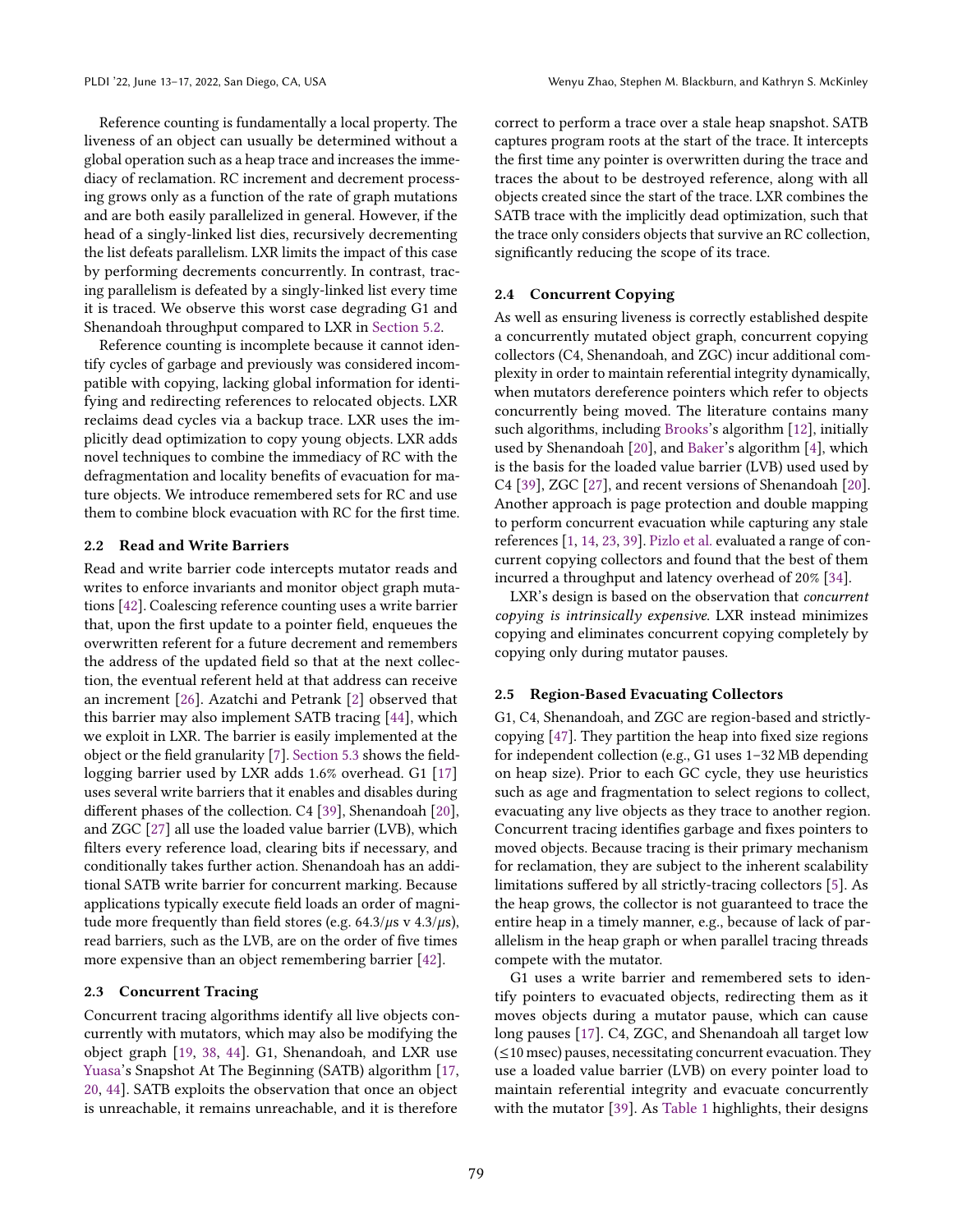impose substantial costs on the mutator. C4 uses page protection to enforce referential integrity while lazily forwarding pointers to moved objects [\[14,](#page-14-17) [39\]](#page-15-1). These algorithms suffer because they i) exclusively trace to identify garbage, limiting scalability and timeliness, ii) exclusively copy to reclaim space, iii) use expensive read and write barriers, iv) evacuate concurrently to meet low pause time targets, and v) have long collection cycle times from concurrent whole-heap tracing, leading to relatively large memory requirements.

#### <span id="page-4-0"></span>2.6 Immix Hierarchical Heap

LXR builds on RC-Immix [\[37\]](#page-15-5) and its heap structure. Immix and RC-Immix combine the locality and simplicity of evacuating collectors without a strict copying requirement [\[11,](#page-14-3) [37\]](#page-15-5). Immix structures the heap in a hierarchy of 32 KB blocks, which are composed of 256 B lines. As shown in [Figure 1\(](#page-2-0)a), thread-local allocators use a bump pointer to allocate into a block. Objects may span lines but not blocks. Allocators reuse partially free blocks by skipping over live lines and allocating into free lines. For example the last two lines in the third block in [Figure 1\(](#page-2-0)c) are candidates for allocation after a collection. Allocators acquire a new free or partially-free block from a global pool when they exhaust their current block. Collectors may trace [\[11\]](#page-14-3) or reference count [\[37\]](#page-15-5) the Immix heap, identifying completely free lines and blocks.

The RC-Immix collector tracks the number of live objects on a line and a block. LXR uses a different approach, storing RC bits for each object (see [Section 3.2.1\)](#page-5-0). [Figure 1\(](#page-2-0)c) shows these RCs, abstracted for illustrative purposes to two per line, at the end of a reference counting epoch, when no object is evacuated. LXR reclaims old objects using reference counting without moving the live objects. Immix collectors may opportunistically copy objects to reclaim highly fragmented blocks. [Figure 1\(](#page-2-0)d) shows how LXR uses the implicitly dead optimization to evacuate young objects, copying them into a free block, partially free blocks are preferred. Evacuation eliminates the fragmentation shown in [Figure 1\(](#page-2-0)c). LXR also targets blocks with old objects and very few live lines to evacuate during cycle tracing, producing completely free blocks at low cost, similar to Immix (see [Section 3.3\)](#page-6-0).

#### 2.7 Orthogonal Optimizations

Many optimizations target reducing collection and pause times, such as escape analysis [\[13,](#page-14-19) [33\]](#page-15-13), concurrent stack scanning [\[22,](#page-14-20) [24,](#page-14-21) [32,](#page-15-14) [35,](#page-15-15) [45\]](#page-15-16), barrier elision [\[41\]](#page-15-17), compressed pointers [\[25\]](#page-14-22), and large object spaces. They are orthogonal to our approach and we do not evaluate them here.

# 3 The LXR Algorithm

A key design insight for LXR is that regular brief STW pauses provide a highly-efficient, low-latency approach to garbage collection. We next present LXR's algorithms and optimizations for allocation, identification, and reclamation. [Figure 2](#page-5-1)

overviews LXR's timeline of stop-the-world (STW) and concurrent collection activities.

#### <span id="page-4-2"></span>3.1 Allocation and Heap Structure

LXR uses the Immix hierarchical heap structure and a bump point allocator. It uses two global lock-free data structures to maintain lists of free and partially free blocks respectively. Thread local allocators obtain blocks from these lists. Following Immix, LXR uses the partially free blocks first to maximize the availability of free blocks for large allocations which are managed separately.

When allocating into a partially free block, LXR uses a reference count table [\(Section 3.2\)](#page-4-1), to identify unavailable lines, skipping over them to find free lines. Because objects may straddle lines but not blocks, following Immix [\[11\]](#page-14-3), LXR conservatively assumes that the first line after a used line is unavailable, side-stepping computations to track objects that straddle two lines. When LXR applies the first RC increment to an object, if the object is larger than a line, it writes a non-zero value into the reference count table entry for each trailing line except the last, to ensure trailing lines are not reused. The last line does not need an entry because the conservative treatment of straddling objects already accounts for it correctly, as shown in block 3 of [Figure 1\(](#page-2-0)c).

LXR employs the dynamic overflow optimization from Immix to fill lines in partially free blocks. If there are one or more free lines between the cursor and the limit, and the current object does not fit, i.e., it is bigger than a line, then we allocate that object in an initially completely free overflow block for medium objects. Dynamic overflow avoids wasting lines. In the common case, allocation is fast and the allocator provides good spatial locality for contemporaneously allocated objects. Objects larger than half a block in size (16 KB) are delegated to a large object allocator.

If the runtime requires that LXR zero memory before use, it zeros each free region immediately before allocating into it. Thus, LXR zeroes free blocks in bulk [\[43\]](#page-15-18). For a partially free block, it zeros contiguous free lines immediately prior to allocating into them. Most managed languages require memory to be zeroed. OpenJDK optionally provides compiler-injected per-allocation zeroing. In this case, LXR does not need to perform zeroing at allocation time.

#### <span id="page-4-1"></span>3.2 Identification

LXR promptly identifies dead objects using reference counting with deferral [\[18\]](#page-14-10), coalescing [\[26\]](#page-14-4), and implicitly dead [\[36\]](#page-15-7) optimizations, with a back-up concurrent trace [\[44\]](#page-15-4) to collect dead cycles and dead objects with stuck reference counts.

LXR uses regular, brief stop-the-world (STW) pauses to coherently scan runtime roots including mutator threads and stacks. Compared to taking a more aggressive on-the-fly approach to almost entirely remove pauses [\[26\]](#page-14-4), LXR instead uses STW pauses as opportunity for highly efficient, targeted evacuation [\(Section 3.3\)](#page-6-0) and increment processing.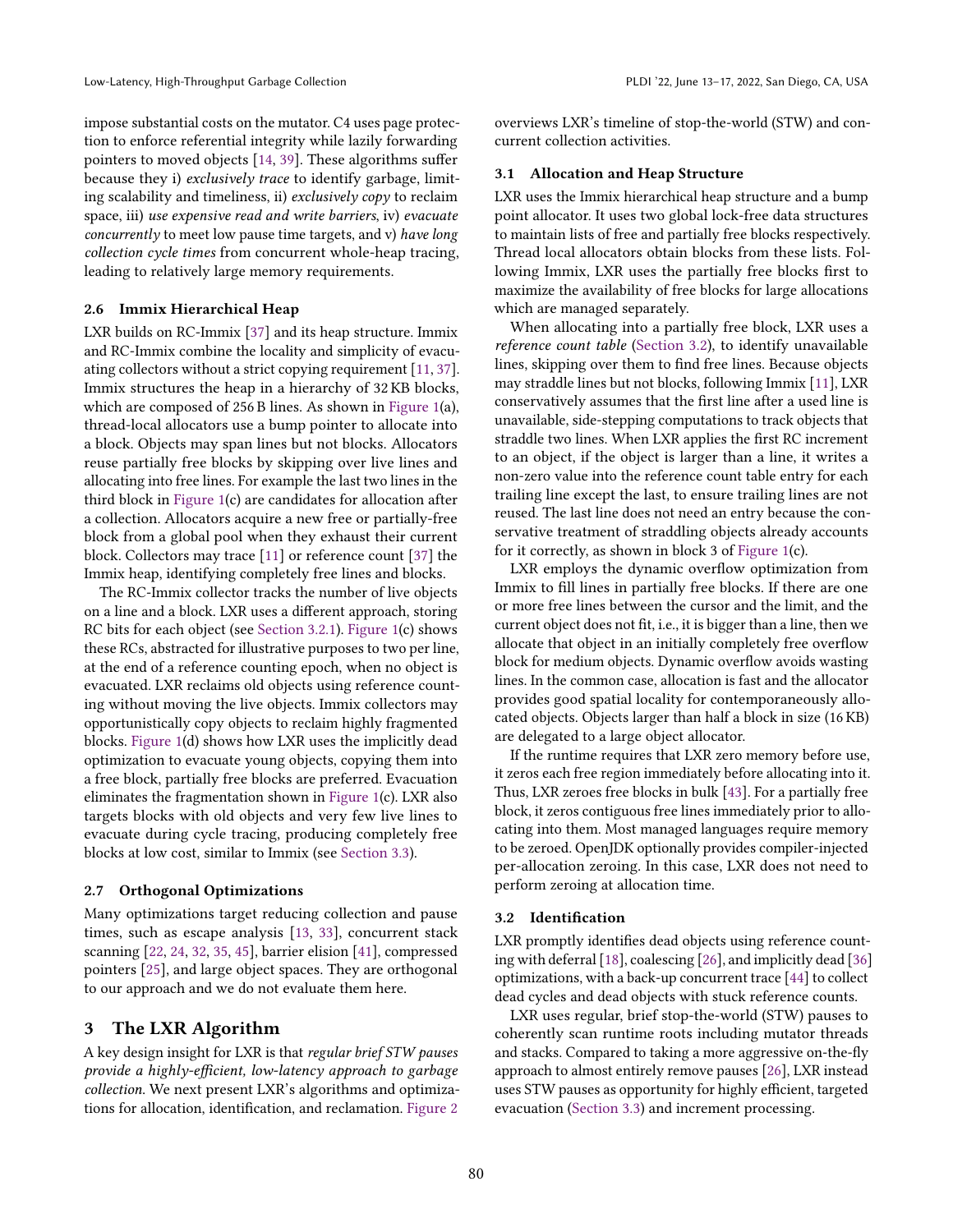<span id="page-5-1"></span>

Figure 2. A simplified LXR timeline with four mutator threads. Four parallel STW GC threads increment object RCs, perform evacuation, and sweep young blocks. A concurrent LXR thread performs lazy decrements, old block sweeping, and the SATB trace. Unshown mutator activities: allocation and write barriers. We show 11 RC epochs, a complete and partial SATB trace.

<span id="page-5-0"></span>3.2.1 RC Identification. Each RC epoch applies all increments first and then decrements. For each store to a reference field during mutator execution, LXR's write barrier [\(Section 3.4\)](#page-7-0) puts the overwritten reference in a decrement buffer and puts the address of the updated field in a modified fields buffer. Each RC epoch, LXR performs root scanning and performs an increment for each root-reachable object and buffers a corresponding decrement for the next epoch. LXR processes the modified fields buffer by applying an increment to the current referent of each modified field. After applying all increments, it processes the decrement buffer, which includes the root targets from the prior epoch and all overwritten references from the last mutator epoch, applying a decrement to each target object.

Whenever a decrement transitions a count from  $1 \rightarrow 0$ , LXR enqueues the dead object for recursive decrements, since all pointers in the dead object are about to be destroyed. LXR processes the recursive decrement queue by scanning each object and applying a decrement to each of its referents. Once the decrement queue and the recursive decrement queue are exhausted, the RC epoch is complete. In principle, recursive decrement processing could apply decrements to most objects, leading to arbitrarily long pauses, e.g., when the last reference to a large object graph is destroyed. We address this limitation, which is common to all RC algorithms, by restarting the mutators and performing concurrent lazy decrement processing [\(Section 3.2.1\)](#page-5-2).

LXR is implemented in OpenJDK, which lacks sufficient object header bits for a reference count. LXR therefore stores reference counts in a reference count table, where each count is reachable from an object address via simple address arithmetic. Given a minimum object size of 16 bytes, we allocate an  $N$ -bit reference count for each 16 bytes of allocated mem-ory. Shahriyar et al. [\[36\]](#page-15-7) found  $N_{rc} = 3$  was sufficient. We select two bits for simple address arithmetic and to limit memory overhead. With  $N_{rc} = 2$ , each 256 B line of allocated data consumes four bytes of metadata. The LXR allocator [\(Section 3.1\)](#page-4-2) scans these densely packed reference counts. Free lines and blocks have all zero counts.

If a reference count for an object reaches 3, then we stick its count, and do not apply further decrements or increments to it. We rely on the concurrent trace to identify dead objects with stuck reference counts. In our analysis, 16 of 17

benchmarks have very few stuck counts (0 to 1% in [Table 7\)](#page-12-0). Batik is an outlier with 6.6%.

<span id="page-5-2"></span>Optimization: Lazy Decrements. LXR processes RC decrements lazily, concurrent with the mutator. Because LXR reclaims a lot of memory, i.e., all the memory consumed by dead young objects [\[36\]](#page-15-7), after applying RC increments and without processing any decrements [\(Section 2.1\)](#page-2-1), lazy processing of decrements affects the promptness only of mature object reclamation. Lazy decrements are processed immediately after each brief STW pause with higher priority than SATB trace operations, thus the impact on prompt mature object reclamation is small. Lazy decrement processing has the further advantage of addressing the problem of recursive decrements taking arbitrarily long. If the next RC epoch starts and LXR still has decrements to process, it finishes them first. In our analysis, among 17 benchmarks only xalan (21%), lusearch (5%), and avrora (1%) have pauses that must process unfinished lazy decrements [\(Table 7\)](#page-12-0).

<span id="page-5-3"></span>Heuristic: RC Triggers. LXR triggers an RC pause if the heap is full or if increment or survival thresholds are reached. The increment threshold protects against long pauses due to increment processing. The survival threshold uses a prediction of young object survival rates to protect against long pauses due to recursive increments and copying of young objects. By using a predictor, the trigger targets controlling the expected case RC pause time, favoring throughput, in contrast to controlling worst case RC pause times with an allocation trigger. We use an exponential decay predictor, conservatively biasing it to higher survival rates. After each RC, if the survival rate is higher than predicted, then the new prediction uses 3/4 of the latest observation and 1/4 of the old prediction. Otherwise we reverse the weights, 1/4 (latest) : 3/4 (previous). Although survival rates vary greatly between workloads (see [Table 3\)](#page-9-0), this predictor is very effective.

3.2.2 SATB Identification. LXR periodically uses [Yuasa'](#page-15-4)s SATB concurrent tracing algorithm [\[44\]](#page-15-4) to collect dead objects RC cannot identify: objects in cycles and objects with stuck reference counts. SATB is an elegant match to coalescing RC since both depend on capturing the referents of overwritten pointer fields starting at some time  $t$ . RC enqueues the overwritten referents so that it can later decrement their reference counts, while SATB must include the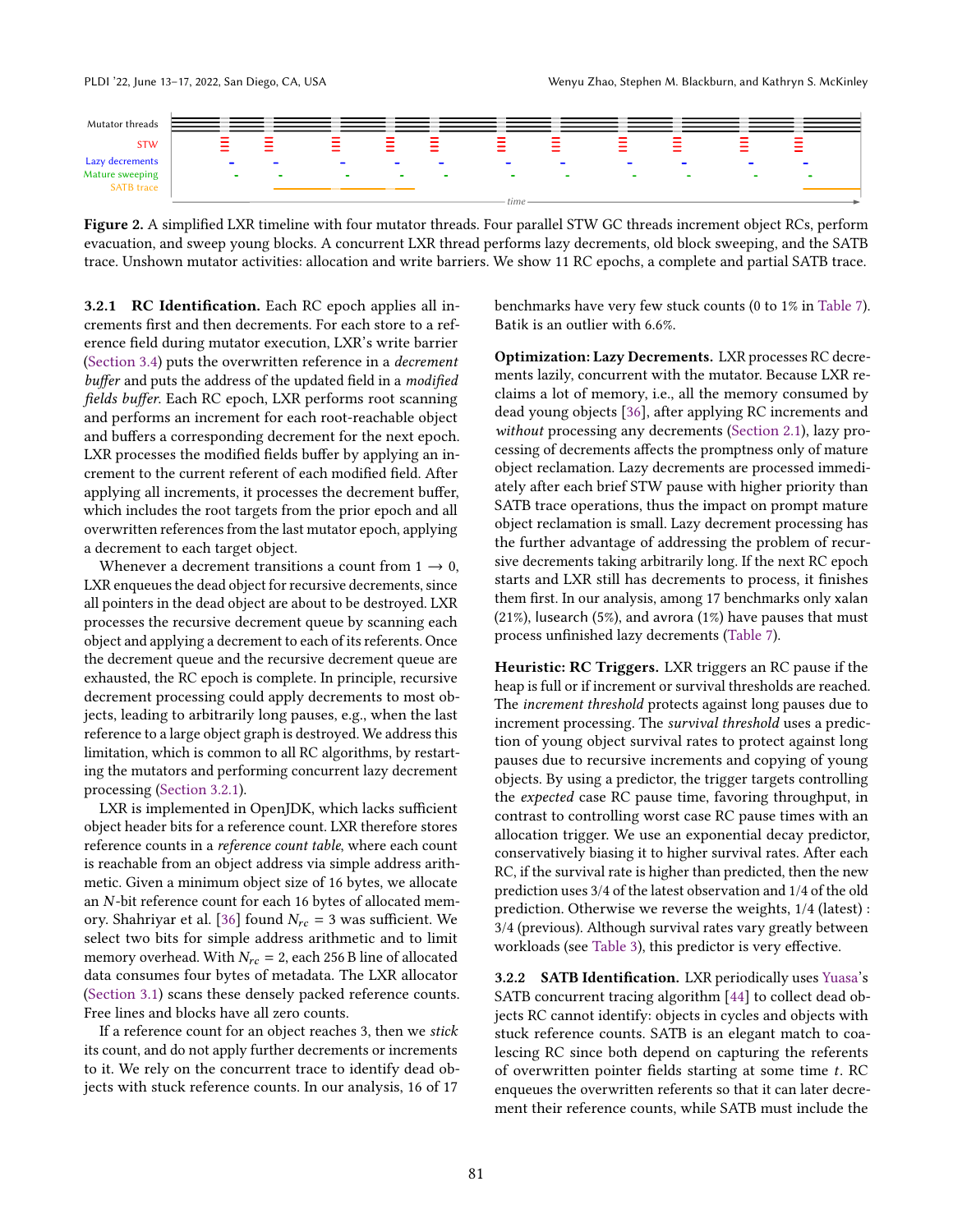overwritten referents in its trace, since they comprise part of the initial heap snapshot at time  $t$ .

An SATB tracing epoch starts during a regular RC collection pause, seeded with the root set from the RC collection. The trace continues concurrently with the mutator, adding additional edges as they are provided by the write barrier. [Section 3.4](#page-7-0) describes how SATB piggybacks on the RC write barrier with no additional mutator overhead.

Optimization: SATB with Interruptions. Note that it is correct to add new referents to the SATB trace. We exploit this property to allow, as needed, a single SATB trace to span multiple RC epochs,  $t_n$  to  $t_{n+k}$ , giving LXR the freedom to perform RC collections as frequently as necessary, independent of the time taken to perform a full heap trace. SATB tracing time is governed by the size and shape of the reachable object graph and may not be amenable to parallelism [\[5\]](#page-14-2). Since the SATB trace must visit all objects that were reachable at the start of the trace, RC deleting objects during the SATB trace presents a challenge to correctness. However, deferring RC until the trace completes would be a barrier to timely reclamation.

We generalize SATB tracing to handle interruptions (RC collections) during the trace. The correctness of SATB depends on visiting all objects reachable at the time the SATB began. We note that we can achieve this goal by enforcing the invariant that RC may never delete an unmarked object while an SATB trace is underway. We implement this invariant with mark bits stored in side metadata and by immediately marking and scanning any mature object that RC determines is dead if the SATB has not already marked it. Note that RC will reclaim space promptly regardless of whether the SATB mark bit is set. However, once the object's mark bit is set, the SATB will not attempt to visit the object, avoiding the possibility of the SATB following a reference to a deleted object. These potential references come both from objects no longer reachable and references held in the SATB's mark stack. The collector clears these mark bits only after the SATB epoch is finished. Reclamation of unmarked objects happens during the first RC epoch that starts after the SATB finishes.

Optimization: Mature-Only SATB. [Yuasa'](#page-15-4)s SATB algorithm conservatively keeps new objects live. Using the implicitly dead optimization, we correctly apply SATB tracing only to mature objects that survive an RC collection. LXR implements this optimization by ignoring objects with a zero reference count when it performs the SATB trace. This optimization substantially reduces the SATB's working set and eliminates its prior conservative treatment of objects allocated during the SATB trace.

<span id="page-6-1"></span>Heuristic: SATB triggers. SATB traces place a burden on the mutator, but are essential to defragmenting mature objects and freeing cyclic garbage and objects with stuck counts. To maximize their effectiveness and limit their costs, we trigger SATB traces judiciously. LXR has an available free block trigger and a predicted heap wastage trigger for SATB. We define wastage as uncollected dead mature objects and fragmentation. If an RC yields fewer clean blocks than a prescribed threshold, the next pause will initiate an SATB trace. We also trigger an SATB if predicted wastage reaches a threshold percentage of the heap. Each RC epoch, we use a live block predictor to predict the number of live blocks that will be in the heap if we perform an SATB trace. This predictor is driven by live block observations after each SATB trace. Similar to the RC trigger, the predictor uses a 1:3 ratio conservatively biased exponential decay. We use the predictor to estimate wastage after each RC by taking the difference between the current live blocks and the predicted live blocks.

#### <span id="page-6-0"></span>3.3 Reclamation

At its simplest, LXR is a non-moving reference counting collector. We augment this algorithm with reclamation performed as a result of the SATB trace and two optimizations that opportunistically copy objects to defragment the heap and improve allocation locality.

3.3.1 RC Reclamation. LXR reclaims objects with a reference count of zero after applying all increments. Because young objects start with zero reference counts and die quickly, fully and partially free blocks with young objects are common. LXR reclaims free lines and blocks by sweeping the blocks that contain young objects and examining their reference count table. If all counts are zero, then the entire block is free and LXR returns the block to the global free block list, where it is available for use by any part of the collector, including large object allocation. Otherwise, if lines are free in a block, it places the partially free block on the global partially free block list.

Optimization: Lazy Reclamation. After sweeping blocks containing young objects, LXR resumes the mutator threads and processes decrements concurrently. As soon as it finishes all the decrements, LXR selectively sweeps those blocks containing objects which received a decrement, returning any partially or completely free blocks to the global allocator.

3.3.2 SATB Reclamation. At the start of an RC epoch, LXR checks whether an SATB trace has completed. If a trace is complete, SATB-identified dead objects will be unmarked, but will have a non zero reference count. Note these objects cannot have outstanding RC increments since the SATB algorithm guarantees that they were dead at the start of the SATB, which was at least one epoch earlier. When LXR finishes its increments and decrements, the decrement sweep will include clearing the reference counts of all dead unmarked objects from the SATB trace and will reclaim objects dead due to decrements and dead due to SATB tracing.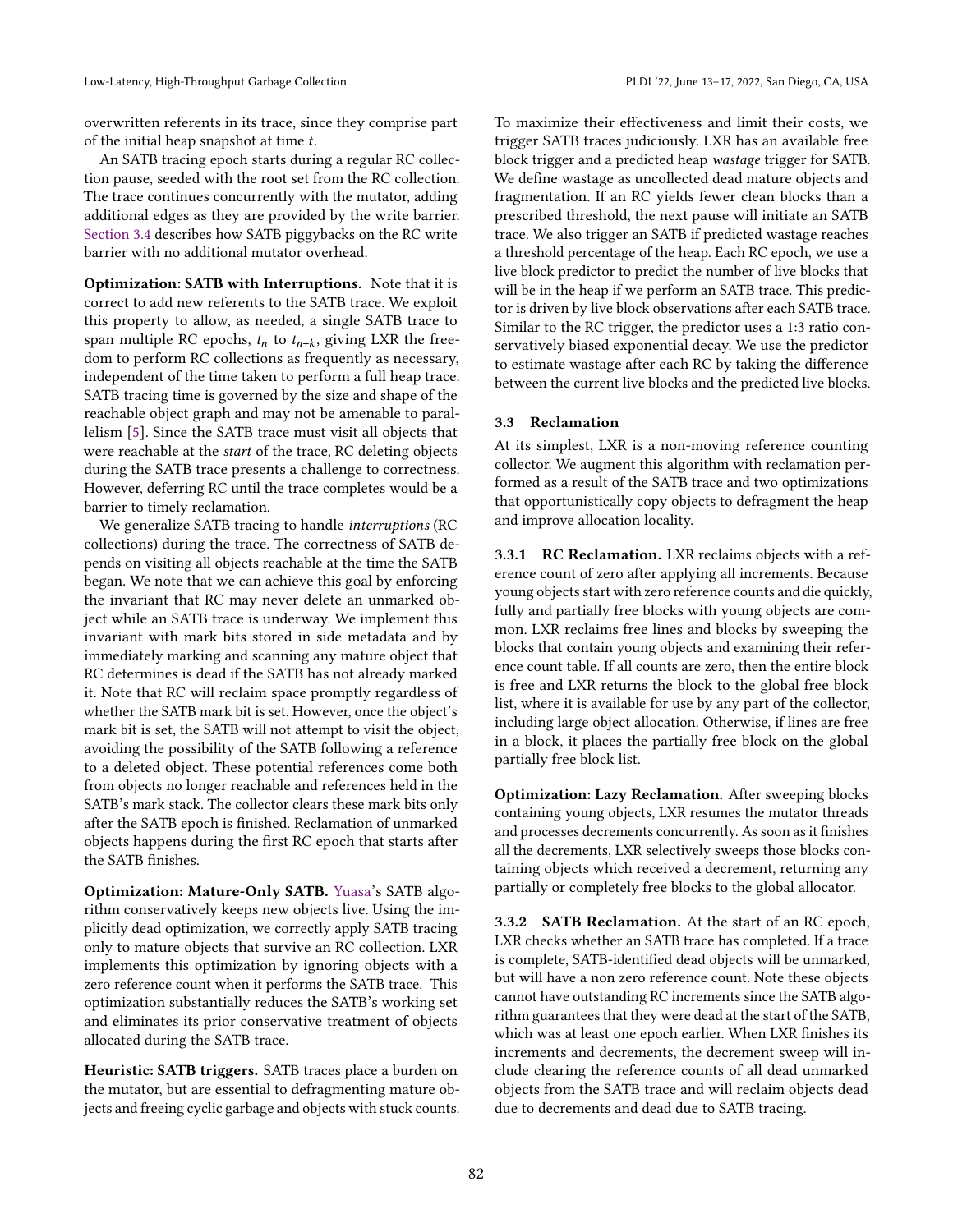<span id="page-7-3"></span>Optimization: Young Evacuation. Shahriyar et al. [\[37\]](#page-15-5) observe that since all surviving young objects will receive an increment from every referent during their first collection, the first collection may move them, safely redirecting (forwarding) each of the referents in the process. Furthermore, they show that the Immix heap structure allows this movement to be performed opportunistically on a per-object basis, according to space and time remaining. We apply this optimization to LXR and note that it can be slightly improved by observing that young objects can be trivially identified as any object that receives a  $0 \rightarrow 1$  increment.

Heuristic: All Young Evacuation. In our implementation, we mark the blocks which only contain young objects, i.e., these blocks are empty when assigned to a thread-local allocator prior to this RC epoch. We then target all these blocks for young object evacuation. This optimization exploits the generational hypothesis. Since few objects survive, LXR will copy only a few objects, creating completely free blocks without much copying, and creating locality by compacting the survivors into the partially free blocks with other survivors from this collection and prior collections. It will copy these survivors into completely free blocks when the partially free blocks are exhausted or when it applies dynamic overflow for medium size objects [\[11\]](#page-14-3). [Figure 1\(](#page-2-0)d) shows this optimization when all the blocks contain only young objects. If there are no free or partially free blocks, it can stop copying young objects and increment their reference counts in place.

<span id="page-7-2"></span>Optimization: Mature Evacuation. [Shahriyar et al.](#page-15-5) note that copying and RC can be combined during a stop-theworld full heap trace for collecting cycles [\[37\]](#page-15-5). This opportunity is not available to LXR since it does not perform a stopthe-world full heap trace. We observe that the write barrier LXR uses for RC and SATB [\(Section 3.4\)](#page-7-0) is sufficient to maintain remembered sets, allowing portions of the heap to be independently evacuated during RC collection pauses. Each LXR remembered set tracks all pointers into an evacuation set. An evacuation set is a set of blocks within a contiguous region of the heap that will be evacuated together. LXR uses either 4 MB regions, leading to many remembered sets, or the whole heap, yielding a single remembered set. Prior to each SATB, LXR identifies and marks target blocks, which will form the evacuation set(s). We use the reference count table as an upper bound on the number of live bytes in each block. For all blocks that have less than 50% occupancy, we sort them from the lowest to highest occupancy, and mark the  $N$  lowest occupancy blocks as target blocks.

The remembered sets are not maintained continuously, but only from the start of the SATB to the RC pause in which the set is evacuated. Each set is bootstrapped by piggybacking on the first SATB trace, which must traverse every pointer into the evacuation set. Each such pointer is appended to the region's remembered set. The remembered set is kept up to date until the set is evacuated, via the write barrier,

```
1 void putfield ( ref* field , ref value ) {
2 if (isUnlogged (field)) /* non-atomic */
3 logField(field);
4 *field = value; /* store value */
5 }
6 void logField ( ref* field ) {
    if (attemptToLog (field)) { /* synchronized */
      ref old = *field; /* remember old */
      markAsLogged(field);
10 decbuf.push(old); 4 \times 10 decklare \star/
11 modbuf.push (field); \frac{1}{x} log address
12 }
13 }
```
#### Figure 3. LXR's field write barrier has 1.6% overhead.

which remembers each subsequently-created reference into the evacuation set.

If remembered sets need to be maintained for more than one RC epoch, entries can become stale, leading to a correctness concern. Each remembered set entry is a pointer to the location of an incoming reference. It is benign for the reference to be overwritten, however if the source object dies and the space is reused, the remset entry may point to a nonpointer. In that case, it could be possible for a non-pointer value to be treated as a pointer, and in the unlikely event that the value appeared to point to an object being evacuated, the collector would incorrectly update it. We avoid this problem by maintaining a reuse counter for each line which is reset at each SATB. Each remset entry is tagged with the reuse count for the source line. If at evacuation time the source line is newer than the remset entry, we discard the entry.

LXR evacuates each set by tracing through the blocks using the current collection roots and the remembered set as roots. When the evacuation encounters an object in the evacuation set, it copies the object into a destination in a free or partially free block, updates the incoming reference, and leaves a forwarding pointer. If the object has already been copied, the incoming pointer is updated using the forwarding pointer stored in the stale object. When the trace encounters a pointer outside the evacuation set, it ignores it, limiting the scope of the evacuation to within the evacuation set. At each STW pause, LXR evacuates one or more evacuation sets and may use a time budget.

#### <span id="page-7-0"></span>3.4 Write Barrier

For each field the mutator overwrites during  $t_n \rightarrow t_{n+1}$ , LXR needs to know the field's value at  $t_n$  and at  $t_{n+1}$ . It uses the former for SATB tracing and to generate decrements for destroyed references. It uses the latter to create remembered set entries and increments for new references. The barrier may operate at one of two granularities. It can remember objects containing fields that are overwritten or with slightly higher mutator overhead, but greater precision, it can remember just overwritten fields [\[7,](#page-14-5) [26,](#page-14-4) [36\]](#page-15-7). We implemented both, but our results use the field barrier shown in [Figure 3.](#page-7-1)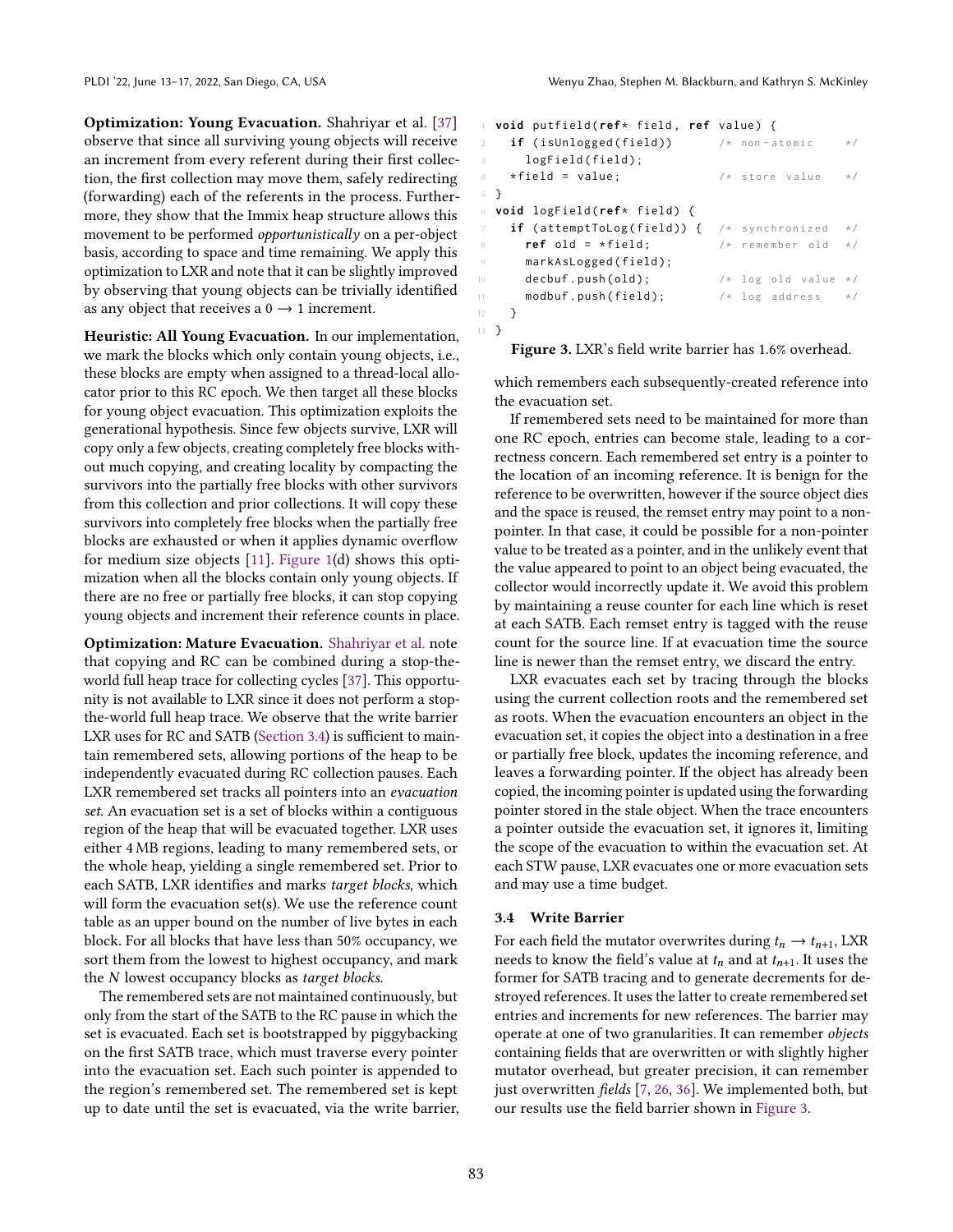Low-Latency, High-Throughput Garbage Collection **PLOI** '22, June 13-17, 2022, San Diego, CA, USA

LXR's field-remembering barrier uses one unlogged bit per field. LXR uses side metadata to hold the unlogged bit used by both isUnlogged() and logField(). At each pointer store, the barrier checks the field's unlogged bit. If the field is unlogged, the slow path adds the referent of the field to the decrement buffer and adds the address of the field to the modified field buffer. Note that only this slow path, that records the field the first time it is written, is synchronized. The attemptToLog() function will block if another thread is logging, returning only after the other thread has captured the to-be-overwritten value. Since objects are zeroed prior to allocation, they are naturally initialized with the unlogged bit/s cleared. The barrier therefore does not log changes to new objects, cleanly implementing the implicitly dead optimization [\(Section 2.1,](#page-2-1) [\[36\]](#page-15-7)).

When LXR processes the modified fields buffer, it generates an increment for referents of each field and resets its unlogged bit. LXR uses entries in the decbuf for RC decrements and to create the SATB snapshot. During RC pauses, LXR dereferences entries in the modbuf to find final referents, which receive RC increments. The geometric mean overhead of this write barrier compared to no write barrier on Immix is 1.6%, with a worst case for h2o at 4.6% [\(Table 7\)](#page-12-0).

#### <span id="page-8-2"></span>3.5 Parallelism

LXR is designed for scalability. For mutator scalability, LXR uses lock free block allocators to issue clean and recycled blocks to thread-local allocators with minimal contention, even at very high allocation rates. For collector scalability, coalescing reference counting is naturally scalable. Reference counts are inherently local, so applying increments and decrements is embarrassingly parallel. We found partitioning very large reference arrays necessary for scalability of parallelized increment processing. We use work stealing within the collector to maximize load balancing. Only the concurrent SATB trace has significant potential for scalability issues [\[5\]](#page-14-2). Because it is a tertiary collection mechanism (following young object treatment and reference counting), this concern is not a major one and rarely encountered in practice. Most decrements are processed concurrently with limited impact on pause times, immediacy, or mutator performance.

# 4 Methodology

We implement LXR in the new MMTk [\[8,](#page-14-7) [9,](#page-14-8) [29\]](#page-15-6) on Open-JDK, fork jdk-[1](#page-8-0)1.0.11+6.<sup>1</sup> We use G1, Shenandoah, and ZGC on the same fork. C4 is not available in OpenJDK. Because our implementation is missing class unloading, compressed pointers, and weak references (see [Section 6\)](#page-13-0), we disable them in all systems. The implementation we evaluate here is publicly available [\[46\]](#page-15-19), and we expect it to become integrated and maintained as part of MMTk's public release [\[29\]](#page-15-6). We

<span id="page-8-1"></span>Table 2. We use three contemporary stock processors. We report results from the Zen 3 by default.

| <b>Name</b> |  | Model Cores Clock LLC |  | Memory                                                       |
|-------------|--|-----------------------|--|--------------------------------------------------------------|
| Zen 3       |  |                       |  | AMD 5950X 16/32 3.4 GHz 64 MB 64 GB DDR4 3200 MHz            |
| Zen 2       |  |                       |  | AMD 3900X 12/24 3.8 GHz 64 MB 64 GB DDR4 2133 MHz            |
|             |  |                       |  | C'Lake Core i9-9900K 8/16 3.6 GHz 16 MB 128 GB DDR4 3200 MHz |

use three hardware platforms described in [Table 2.](#page-8-1) The Zen 3 uses a solid-state drive while the Zen 2 and C'Lake use hard disk drives. Unless otherwise stated, we report AMD Zen 3 results. We use a Intel Coffee Lake (C'Lake) to assess the robustness of our findings to microarchitecture. All machines run Ubuntu 18.04. The remainder of this section describes LXR configurations, benchmarks, and measurement methodologies.

LXR Configuration. Unless otherwise stated, we use the following configuration of LXR for performance measurements: a 4 MB lock-free global block allocation buffer [\(Sec](#page-8-2)[tion 3.5\)](#page-8-2), a two bit reference count, a 128 MB survival threshold, no increment threshold [\(Section 3.2.1\)](#page-5-3), a 5% mature wastage threshold [\(Section 3.2.2\)](#page-6-1), and a single evacuation set [\(Section 3.3.2\)](#page-7-2).

Benchmarks. We use 17 diverse up-to-date benchmarks from the Chopin development branch of the DaCapo benchmark suite  $[10, 21]$  $[10, 21]$ .<sup>[2](#page-8-3)</sup> It contains four latency-sensitive workloads that report request latency percentiles and throughput (total time). We omit tradebeans and tradesoap because they frequently fail on this version of JDK 11 unless the C2 compiler is disabled. ZGC fails on many benchmarks at 2× their nominal heap size because it requires a substantial minimum heap. JDK 17 fixes this limitation.

[Table 3](#page-9-0) lists key benchmark characteristics. It presents the minimum G1 heap size, allocation characteristics, and object demographics. Allocation rates are relative to the mutator time of G1, excluding pause times. High allocation rates and high ratios of allocation to minimum heap sizes make most of these applications challenging workloads for collectors. Ten of 17 benchmarks allocate over a GB per second. The second-from-last column indicates the percentage of allocated bytes for objects larger than 16 KB. The last column shows the percentage of bytes that survive a fixed 32 MB nursery. Nine benchmarks are highly generational with 0-5% survival rates. High survival rate is typically coupled with low ratios of allocation to heap size, with the exception of xalan. In contrast, Batik has a 51% survival rate.

Cassandra, h2, lusearch, and tomcat are request-based, latency-sensitive, and widely-used workloads, appropriate for evaluating latency optimized collectors. Lusearch, h2, and tomcat have high allocation rates, ranging from 1-9 GB/s on the Zen 3. Cassandra runs the YCSB workloads [\[16\]](#page-14-25) on the Apache Cassandra NoSQL database management system (v.

<span id="page-8-0"></span><sup>1</sup>Commit 1007c9c1f46644d325bb4d4bd3a3d6dc718c713e, 2021/3/10.

<span id="page-8-3"></span><sup>2</sup>Commit b00bfa96b6db296bdc6f57a57e56a9a34b2d2d89, 2022/04/09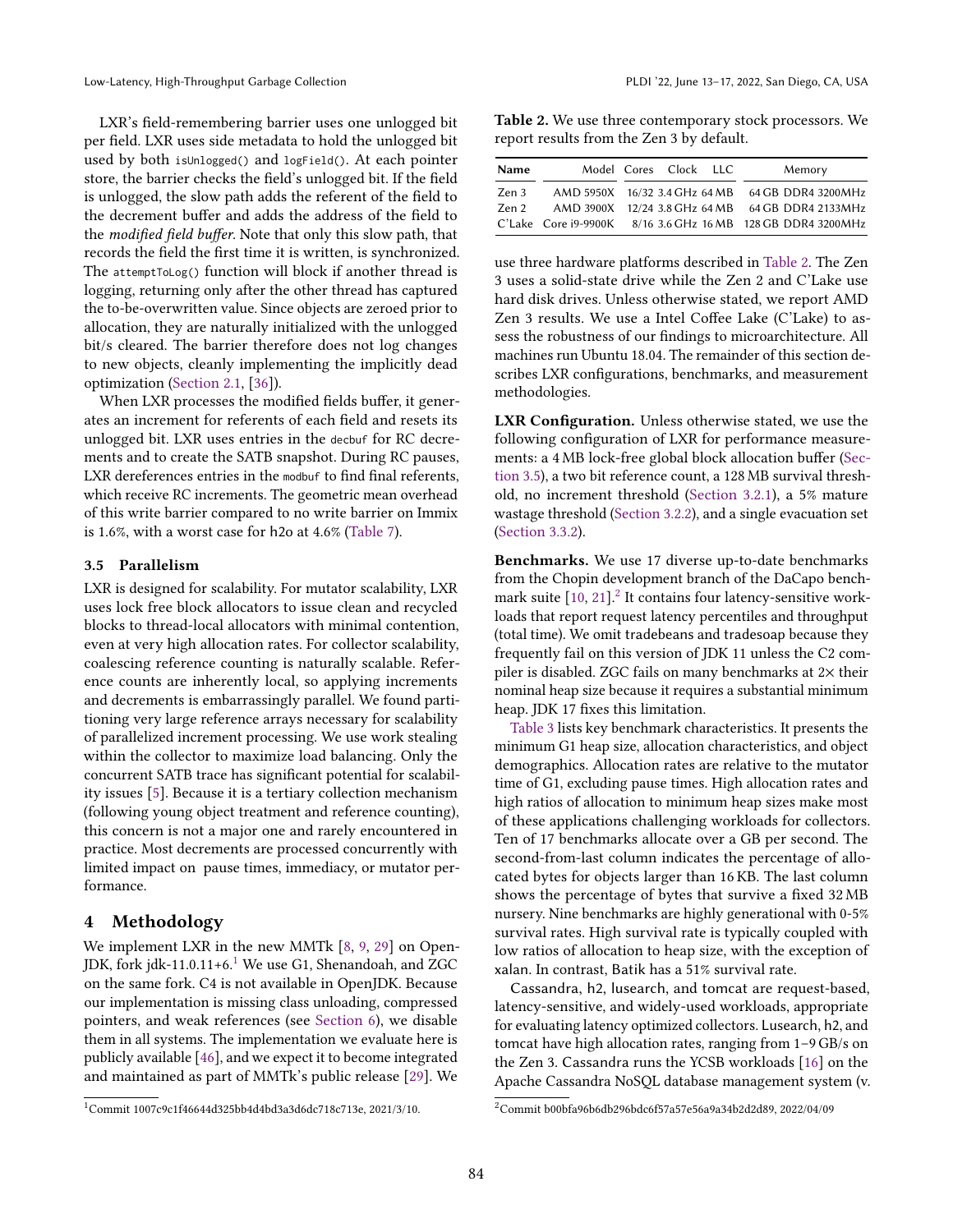<span id="page-9-0"></span>Table 3. Benchmark characteristics: minimum G1 heap size; total bytes allocated; ratio of allocation to minimum heap; allocation rate; mean object size; percentage of large object bytes to total bytes; and percentage of survivor bytes to total bytes for a 32 MB nursery.

|           | Heap    |      | Allocation |                   | Obj  |                | %    |
|-----------|---------|------|------------|-------------------|------|----------------|------|
| Benchmark | MВ      | GB   |            | $/$ heap MB $/$ s | Size | Lrg            | Srv. |
| cassandra | 263     | 5.6  | 22         | 596               | 50   | 0              | 4    |
| h2        | 1 1 9 1 | 13.0 | 11         | 1534              | 64   | 0              | 17   |
| lusearch  | 53      | 31.2 | 603        | 9520              | 97   | 1              | 1    |
| tomcat    | 71      | 6.9  | 100        | 1440              | 95   | 21             | 1    |
| avrora    | 7       | 0.2  | 28         | 46                | 45   | $\theta$       | 5    |
| batik     | 1076    | 0.5  | $\theta$   | 257               | 71   | 10             | 51   |
| biojava   | 191     | 11.8 | 63         | 800               | 37   | 3              | 2    |
| eclipse   | 534     | 8.3  | 16         | 595               | 100  | 29             | 17   |
| fop       | 73      | 0.5  | 7          | 557               | 58   | 3              | 10   |
| graphchi  | 255     | 11.9 | 48         | 1 1 1 7           | 134  | 3              | 4    |
| h2o       | 3689    | 11.8 | 3          | 3065              | 168  | 23             | 14   |
| jython    | 325     | 5.2  | 16         | 1038              | 60   | $\overline{4}$ | 0    |
| luindex   | 41      | 2.2  | 54         | 335               | 288  | 75             | 3    |
| pmd       | 637     | 7.0  | 11         | 3952              | 46   | 2              | 14   |
| sunflow   | 87      | 20.5 | 241        | 6267              | 45   | 0              | 3    |
| xalan     | 43      | 3.9  | 92         | 4 265             | 122  | 41             | 17   |
| zxing     | 153     | 1.5  | 10         | 1750              | 183  | 50             | 23   |

3.11.10). H2 performs a TCP-C-like workload on the Apache Derby database (v. 10.14.2.0). Lusearch performs half a million search queries on the Apache Lucene search framework (v. 8.8.2). It is highly parallel and has a small heap footprint. Tomcat runs the sample web application workload provided with the Apache Tomcat web server (v. 9.0.45).

Throughput Measures. We report throughput as total time. We invoke each collector on each benchmark 20 times, perform five iterations, and report the time for the fifth iteration on an otherwise empty machine. This methodology gives the compiler and runtime time to warm up. We calculate the geometric mean and 95% confidence intervals on 20 measurements. Our measurements interleave collectors to minimize bias due to systemic interference.

<span id="page-9-1"></span>Latency Measures. The Chopin development version of DaCapo reports simple and metered latency measurements. Three significant factors impact request latency: i) the uninterrupted time to compute the request, ii) the time consumed by interruptions such as scheduling and garbage collection, and iii) the time consumed by request queuing. The simple measurement captures the first two, but not the third. Da-Capo's metered measurement captures all three by modeling request queuing, which is standard in cloud-based services. Requests arrive at servers at some metered rate. The server enqueues these requests if there are insufficient resources to process them immediately. When an interruption arises

(such as a garbage collection event), it delays both active requests and any enqueued requests. DaCapo models an unbounded queue and arbitrarily long delays, whereas some systems drop requests. We present DaCapo's metered 50, 90, 99, 99.9 and 99.99 percentile tail latencies in tabular form and the full data in latency response curves (e.g., Figure [5\)](#page-10-0). Because they are so sensitive to noise, we use 40 invocations for all of our latency measurements.

# 5 Evaluation

We first compare LXR to G1, Shenandoah, and ZGC with respect to request latency on the four latency-sensitive applications. We then present throughput and the sensitivity results. Because garbage collection is a time-space tradeoff, we explore sensitivity to heap size. Our results show that LXR combines low latency with high throughput. Compared to the low latency collectors (Shenandoah, ZGC) and G1, LXR matches or improves over their latency on all four benchmarks. On throughput, LXR improves over G1 by 4% and Shenandoah by 43% on our benchmarks.

#### 5.1 Request Latency

We evaluate G1, LXR, Shenandoah, and ZGC on the four latency-sensitive workloads described in [Section 4.](#page-9-1) [Table 4](#page-10-1) and [Figure 5](#page-10-0) report results for a tight 1.3× heap. This version of ZGC cannot run in small heaps so produced results only for cassandra and h2. [Table 4](#page-10-1) shows the median, 90, 99, 99.9 and 99.99 percentile request latencies and the 95% confidence intervals, which are expressed as a fraction: ±0.500 means the 95% confidence interval extends 50% over the reported result in each direction. [Figure 5\(](#page-10-0)a) graphs the mean at all request percentiles with their 95% confidence intervals shaded.

LXR performs better or as well as the other collectors at essentially all percentiles. Recall the three components of a latency measure [\(Section 4\)](#page-9-1) and that variability in the computation of the requests may dominate. For cassandra, noise, regardless of the collector, reduces the differences between LXR, Shenandoah, and G1, as shown in [Figure 5\(](#page-10-0)a).

For h2, LXR outperforms both latency-targeting collectors at all percentiles. G1 performs similar to Shenandoah until the 99.9th percentile, when its latency roughly doubles, but it substantially outperforms ZGC at every percentile. The performance on h2 with a minimum heap size of 1.2 GB demonstrates that LXR performs well in large heaps running traditional workloads such as TPC-C, as well as performing well on the other workloads with smaller minimum heap sizes [\(Table 3\)](#page-9-0).

For lusearch, LXR and G1 are similar, but Shenandoah performs poorly, as it currently lacks an effective mechanism for young objects and very high allocation rates. Lusearch has a small heap size, a very high allocation rate, and a very low survival rate in contrast to h2. LXR's excellent performance on both h2 and lusearch shows its design at its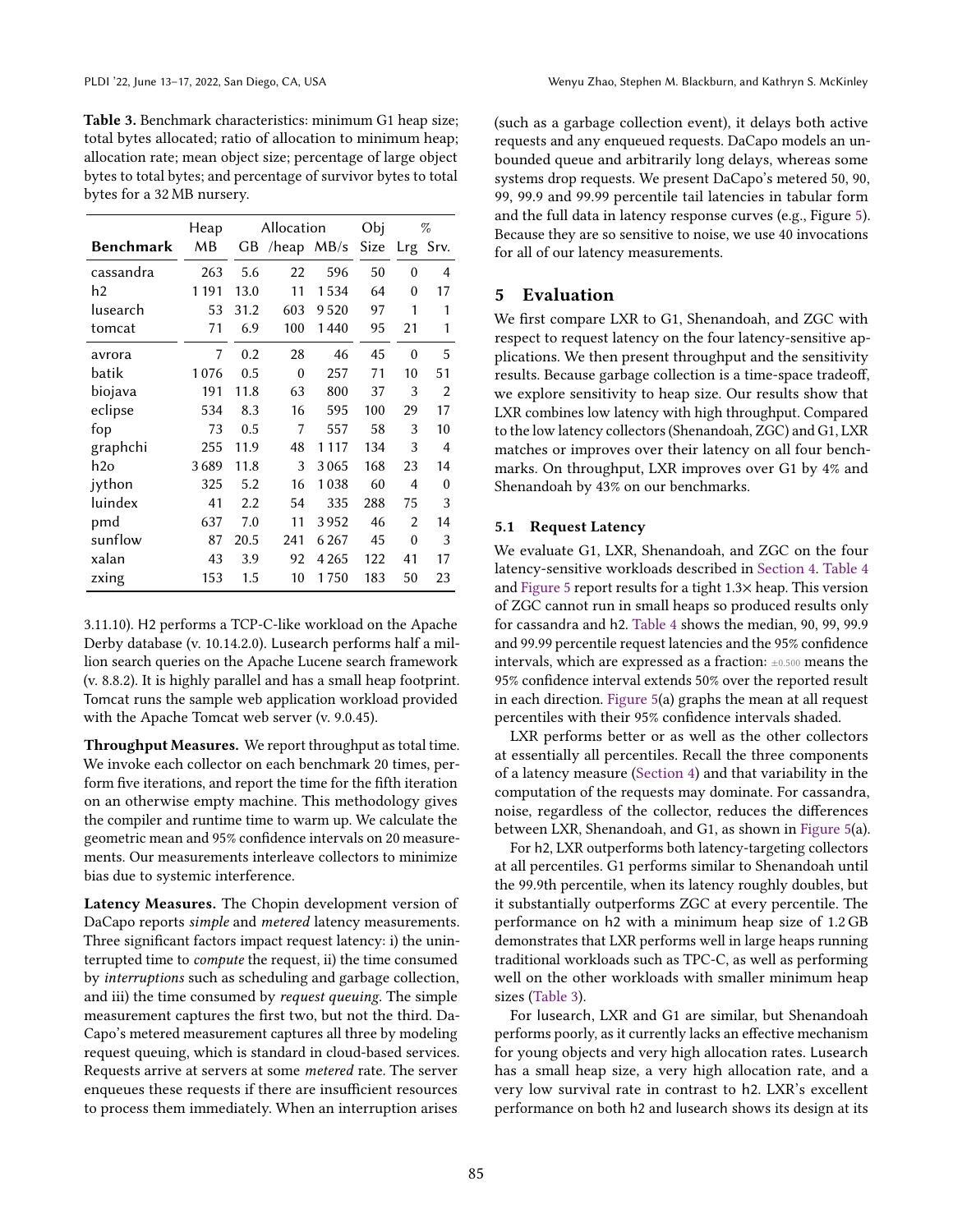<span id="page-10-1"></span>

| Table 4. Median and tail request latencies in a 1.3× heap on the Zen 3 with 95% confidence intervals. Best results in green. |  |  |
|------------------------------------------------------------------------------------------------------------------------------|--|--|
|                                                                                                                              |  |  |

|                  | G1               |                          |                                    |             |                  | <b>LXR</b>                     |                  |                         | Shenandoah       |                                                            |                                         |          | ZGC      |                              |          |                                    |
|------------------|------------------|--------------------------|------------------------------------|-------------|------------------|--------------------------------|------------------|-------------------------|------------------|------------------------------------------------------------|-----------------------------------------|----------|----------|------------------------------|----------|------------------------------------|
| <b>Benchmark</b> | 50               | 99                       | 999                                | 99.99       | 50               | 99                             | 99.9             | 99.99                   | 50               | 99                                                         | 99.9                                    | 99.99    | 50       | 99                           | 99.9     | 99.99                              |
| cassandra        | 24.2             | 62.0<br>$+0.332 + 0.244$ | 63.6<br>$+0.237 + 0.749$           | 64.5        | 19.9<br>$+0.342$ | 50.8<br>$+0.180$               | 53.1<br>$+0.172$ | 53.7<br>$+0.755$        | 23.2<br>$+0.286$ | 62.4                                                       | 65.5<br>$\pm 0.161 \pm 0.156 \pm 0.749$ | 65.9     | $+0.571$ | $+0.253$                     | $+0.235$ | 21.7 103.1 115.5 119.133<br>±0.922 |
| h2               | 1.1              | $+0.112 + 0.134$         | 69.7 104.6 246.1<br>$+0.089$       | $+0.996$    | 06<br>$+0.009$   | 42.9<br>$+0.024$               | 87.7<br>$+0.013$ | - 113.6<br>$+0.995$     | 1.3<br>$+0.014$  | $+0.009$                                                   | 63.3 105.9 140.3<br>$+0.012$            | $+0.991$ | $+1.481$ | 16.3 500.0 677.1<br>$+0.127$ | $+0.078$ | 813.2<br>±1.010                    |
| lusearch         | 0.1              | 12.0<br>$+0.458 + 0.170$ | 14.6<br>$+0.142 + 0.997$           | - 15.9      | 0.1<br>$+0.003$  | 3.0<br>$+0.020$                | 8.0<br>$+0.010$  | 13.1<br>$+0.996$        | 0.3<br>$+1.673$  | $+0.313$                                                   | 78.0 116.1 127.8<br>$+0.226 +1.001$     |          |          |                              |          |                                    |
| tomcat           | $+0.040 + 0.007$ |                          | 89.3 230.1 233.4 241.1<br>$+0.007$ | $\pm 0.644$ |                  | 77.8 195.7<br>$+0.045 + 0.009$ | $+0.009$         | 200.4 207.6<br>$+0.642$ |                  | 68.2 248.7 257.5 268.7<br>$+0.088 + 0.017 + 0.016 + 0.768$ |                                         |          |          |                              |          |                                    |

<span id="page-10-0"></span>

Figure 5. Request latency response curves on the Zen 3 with a 1.3× heap. Each y-axis shows latency in milliseconds and the x-axis shows the percentile of requests experiencing that latency. '90' on the x-axis represents the latency observed by the 90th percentile of requests. Each solid line represents the average from 40 invocations and the shaded area shows its 95 percentile variance. LXR improves over the other collectors at nearly every point of every curve.

best, delivering excellent results on such different workloads. On the other hand, while G1 does well on lusearch, it does not do well in the tail on h2, and Shenandoah does well on h2, but struggles with lusearch's high allocation rate.

For tomcat, LXR delivers large improvements at the 90th percentile and higher. The narrow confidence intervals and consistency in the result among the three collectors suggests that request latency is, like cassandra, dominated by the intrinsic computational cost of each of benchmark's request more so than interruptions or request queuing. The better responsiveness of LXR is nonetheless visible in [Figure 5\(](#page-10-0)d).

These four applications exhibit diverse behaviors, such as high and low survival rates. These differences require the range of optimizations in LXR. [Table 3](#page-9-0) shows the high

<span id="page-10-2"></span>Table 5. Geometric mean of 99.99% latency for cassandra, h2, lusearch, and tomcat and throughput for all benchmarks. Results relative to G1 for each collector on three heap sizes.

|                      | 99.99% Latency/G1              |  | Time/G1 |      |  |                              |  |  |
|----------------------|--------------------------------|--|---------|------|--|------------------------------|--|--|
| Heap G1 LXR Shen ZGC |                                |  |         |      |  | G1 LXR Shen ZGC              |  |  |
|                      | $1.3\times$ 1.00 0.72 1.51 -   |  |         |      |  | $1.00 \quad 0.97 \quad 1.77$ |  |  |
|                      | $2 \times 1.00$ 0.92 2.54 -    |  |         | 1.00 |  | 0.96 1.37                    |  |  |
|                      | $6 \times 1.00$ 0.85 1.41 1.44 |  |         |      |  | 1.00 1.01 1.09 1.26          |  |  |

survival rate of h2 at 17%, whereas the others have low survival rates: cassandra at 4%, lusearch at 1%, and tomcat at 1%. LXR's RC and implicitly dead optimization are extremely effective on the three generational workloads. Mature space optimizations are however critical for all benchmarks, even lusearch and tomcat, because their ratio of allocation to minimum heap size is high [\(Table 3\)](#page-9-0).

Mature space RC is an effective optimization for these benchmarks. [Table 7](#page-12-0) shows that LXR's mature object RC (Old) reclaims many mature objects. Mature object RC reclaims 60% of mature objects for cassandra, 48% for h2, 40% for lusearch, and 71% for tomcat. The SATB trace reclaims the other mature objects. We note that LXR's SATB trigger successfully tunes itself to the effectiveness of the RC mature reclamation behavior (see [Table 7](#page-12-0) under GC Pauses with SATB%), running less frequently (14% of RC pauses) on tomcat versus 20-21% for the others, since LXR's mature RC reclaims most mature objects for tomcat.

Heap Size Sensitivity. The above analysis uses a tight,  $1.3\times$ heap to highlight the time-space tradeoff inherent to garbage collection and how that affects application latency. [Table 5](#page-10-2) shows the heap size sensitivity of request latency and performance with a  $2\times$  heap and a generous  $6\times$  heap. It presents the geometric mean latency for the four latency benchmarks and time for all benchmarks. For latency, LXR outperforms G1 and Shenandoah at each size, and at 1.3× and 6× LXR is substantially better. On throughput, LXR is better than G1 in tighter heaps and substantially better than Shenandoah. These results illustrate that LXR successfully pairs low latency and high throughput on a range of heap sizes.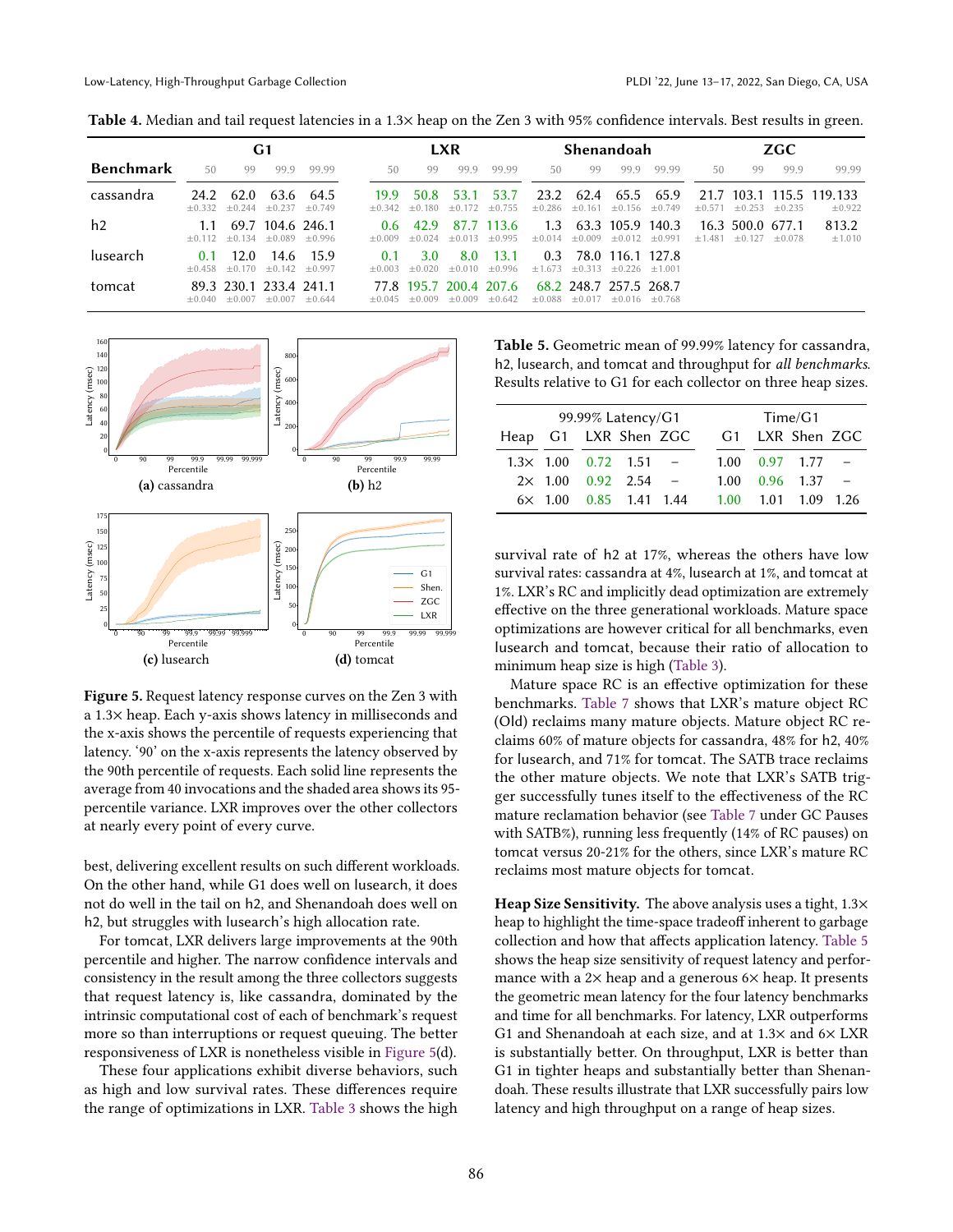<span id="page-11-2"></span>Table 6. Benchmark throughput with a 2× heap. We report G1 time in milliseconds and relative performance of LXR, Shenandoah, and ZGC, normalized to G1. Best results for each collector are shown in green, worst are shown in orange.

| Benchmark | G <sub>1</sub> |       | LXR Shen. ZGC |
|-----------|----------------|-------|---------------|
| cassandra | 9718           | 0.961 | 1.015 0.990   |
| h2        | 8902           | 1.101 | 1.246 1.764   |
| lusearch  | 3810           | 0.909 | 6.596         |
| tomcat    | 5082           | 1.024 | 1.220         |
| avrora    | 4 3 3 6        | 0.881 | 1.014         |
| batik     | 1852           | 1.015 | 1.031 0.989   |
| biojava   | 15 2 15        | 1.032 | 1.107 2.464   |
| eclipse   | 14596          | 1.019 | 0.992 1.046   |
| fop       | 934            | 0.999 | 1.159         |
| graphchi  | 11032          | 0.991 | 1.079 1.139   |
| h2o       | 3972           | 1.099 | 1.002 0.999   |
| jython    | 5 2 4 4        | 1.018 | 1.814 2.793   |
| luindex   | 6638           | 0.995 | 1.071         |
| pmd       | 2088           | 0.992 | 1.084 1.124   |
| sunflow   | 3717           | 0.779 | 1.450         |
| xalan     | 1430           | 0.643 | 4.784         |
| zxing     | 871            | 0.952 | 1.030         |
| geomean   |                | 0.958 | 1.373         |

#### <span id="page-11-0"></span>5.2 Throughput

[Table 6](#page-11-2) reports throughput using a moderate heap, 2× the minimum heap for G1. Column two reports running time for G1 in milliseconds. The next three columns show relative performance for LXR, Shenandoah, and ZGC. The confidence intervals (unshown) are less than 1% for most systems, with the highest value on sunflow at 4%. [Table 5](#page-10-2) shows that the throughput results discussed below hold up on a wide range of heap sizes. ZGC cannot run some workloads because the heap size is too small.

LXR's average speedup is 4% over G1 and 43% over Shenandoah. Among the latency-sensitive workloads, LXR offers a 4% and 9% improvement over G1 on cassandra and lusearch. On h2, G1 has the best performance, whereas LXR is slower by 10%, but Shenandoah and ZGC are substantially slower at 25% and 76%, respectively. On lusearch, Shenandoah is  $6.6\times$  slower than G1, as it still struggles to keep up with the extremely fast rate at which Lucene generates garbage. Shenandoah is within 3% of G1 on five benchmarks, but otherwise it pays for its short pauses with more pauses (measured but unshown) and more expensive barriers, degrading mutator and total performance. Shenandoah's best result is on eclipse which has a high 17% survival rate.

By contrast, LXR's young object optimizations give it an advantage on lusearch and other low survival rate benchmarks [\(Section 3.3.2,](#page-7-3) [\[36\]](#page-15-7)). LXR offers substantial improvements over G1 on avrora, sunflow, and xalan: 12%, 22%, and 36% respectively, and even higher improvements over

Shenandoah. These benchmarks are less generational, with survival rates of 5%, 3%, and 17%, demonstrating LXR's ability to adapt to diverse application behaviors. On these benchmarks LXR is working as intended, modulating the SATB tracing to about 20% of collections, where the SATB trace reclaims most of the mature dead objects [\(Table 7\)](#page-12-0).

Examining LXR's excellent performance on avrora in detail, we find that G1 and Shenandoah are spending significantly amounts of time in concurrent collection processing a large, long-lived linked list. This list creates a bottleneck for the tracing collectors [\[5\]](#page-14-2). The live list has much less effect on LXR because it only occasionally performs backup SATB tracing. Avrora demonstrates that the worst case limitations when relying only on tracing and copying are not just theoretical, but are encountered in practice. On the benchmarks where LXR performs the best (avrora, sunflow, and xalan), LXR has substantially fewer RC pauses, retired instructions, and cache misses (measured but unshown) than G1 and Shenandoah. LXR's improvements over Shenandoah highlight the CPU and memory penalties of region-based concurrent copying.

#### <span id="page-11-1"></span>5.3 Analysis of Overheads

This section explores the features and overheads of LXR. [Ta](#page-12-0)[ble 7](#page-12-0) presents results for LXR in a 2× heap. The first column indicates the running time for each benchmark.

Concurrency. The next three columns of [Table 7](#page-12-0) show the performance impact of turning off concurrency features by i) tracing (-SATB) in the RC pause, ii) decrementing (-LD) in the RC pause, and iii) both (STW), yielding a stop-the-world collector. It shows ratios with respect to the default LXR.

Tracing concurrently or in the pause has the same total performance on these workloads. H2 degrades the most with stop-the-world tracing, adding 4% to execution time, whereas xalan speeds up by 18%. Decrementing in the pause slows the benchmarks down by 3% on average, and slows down h2 by 26%! These results show that increases in pause time work versus concurrency with the application often make little impact on total time. Xalan is an outlier. It speeds up when the concurrency features are turned off. This result shows that concurrency features sometimes interfere with application threads and doing them when the mutators are already paused can be efficient with respect to total time.

With both SATB tracing and decrements in the pause (a fully stop-the-world collector), the benchmarks run 3% slower on average. H2 has the worst slow down at 31% and xalan improves by 9%. LXR outperforms STW, an approximation of RC-Immix [\[37\]](#page-15-5). However, STW lacks the carefully tuned whole heap defragmentation heuristics RC-Immix used. Summarizing, the concurrency features usually do not penalize throughput and are essential to low pause times.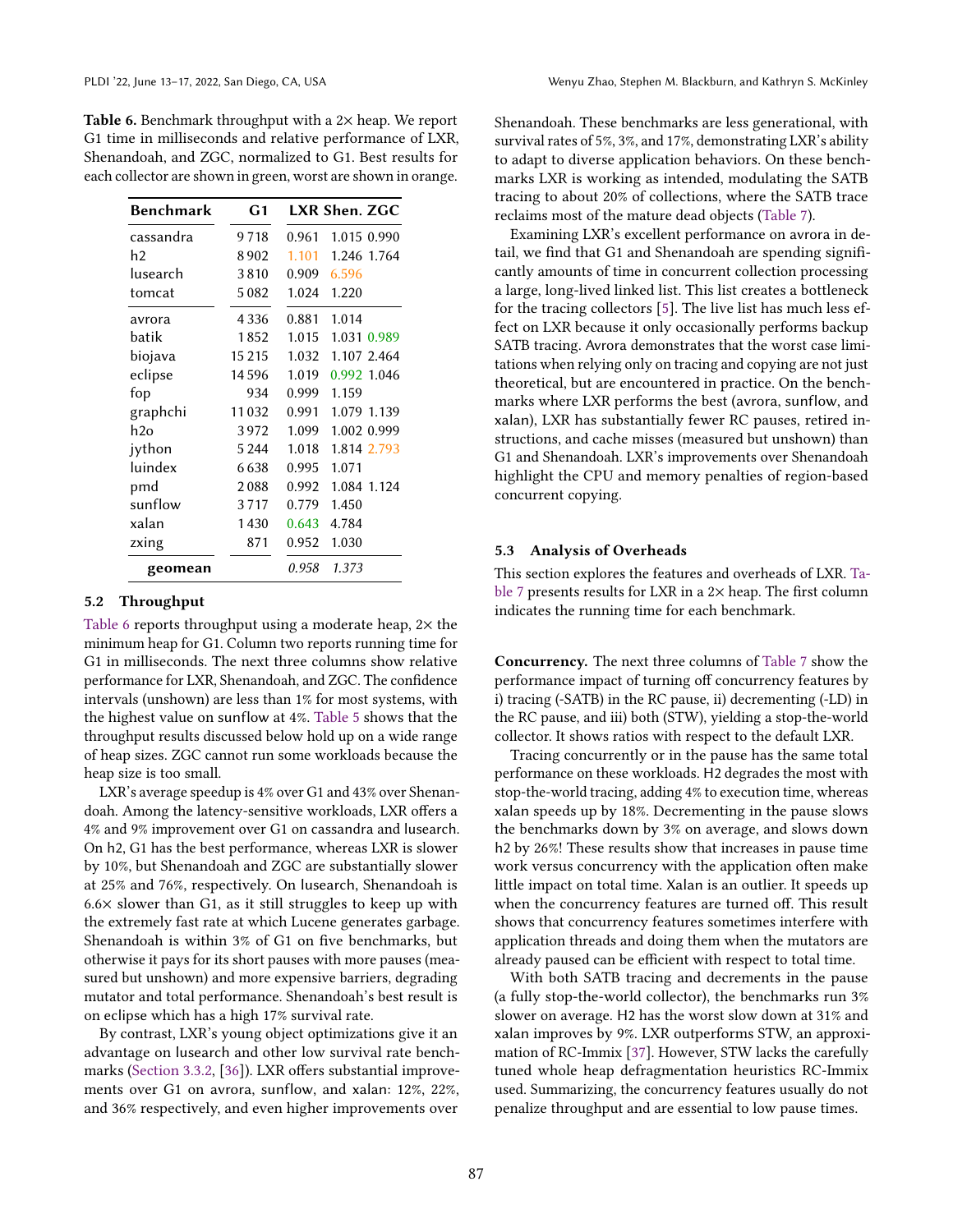<span id="page-12-0"></span>Table 7. Breaking down LXR. The first column indicates execution time. The next three columns show the impact of concurrency optimizations relative to LXR by turning off concurrency for the trace (-SATB) and for lazy decrements (-LD), and for both (STW). The next five columns show stats for GC Pauses: pauses/second, 50th and 95th percentile pauses, fraction due to SATB, and percentage that occur before lazy decrements complete. The next two capture key **barrier** statistics: increments per ms and the overall field barrier overhead. The last five columns show key reclamation statistics: percentage of reclamation due to young RC objects, old RC objects, SATB, percentage of old objects with a stuck RCs, and the ratio of evacuated young volume over the reclaimed young clean blocks (YC).

|           | time    | Concurrency   |      |            |      | GC Pauses                  |          |          | <b>Barriers</b> |          |     | Reclamation $(\%)$ |                      |      |
|-----------|---------|---------------|------|------------|------|----------------------------|----------|----------|-----------------|----------|-----|--------------------|----------------------|------|
|           | ms      | -SATB -LD STW |      | $\sqrt{s}$ |      | 50% ms 95% ms SATB% !Lazy% |          |          | $lnc/ms$ o/h    |          |     |                    | Young Old SATB Stuck | YC   |
| cassandra | 9 3 3 5 | 1.01 1.05     | 1.05 | 2.0        | 4.6  | 7.4                        | 21       | $\theta$ | 399 0.991       | 98.5 0.9 |     | 0.6                | 0.0                  | 1.2  |
| h2        | 9803    | 1.04 1.26     | 1.31 | 1.6        | 9.8  | 20.2                       | 19       | $\theta$ | 1460 1.033      | 96.0     | 1.9 | 2.1                | 0.4                  | 4.6  |
| lusearch  | 3461    | 1.02 1.04     | 1.01 | 154.8      | 1.0  | 1.4                        | 21       | 5        | 5 0 58 1.0 22   | 99.5     | 0.2 | 0.3                | 0.0                  | 0.4  |
| tomcat    | 5 2 0 3 | 1.01 1.10     | 1.09 | 23.2       | 2.3  | 3.9                        | 14       | $\theta$ | 2426 1.013      | 99.4 0.5 |     | 0.2                | 0.0                  | 0.5  |
| avrora    | 3822    | 1.02 1.02     | 1.06 | 15.8       | 1.1  | 1.5                        | 23       | 1        | 479 0.997       | 94.9     | 0.1 | 5.0                | 0.2                  | 4.6  |
| batik     | 1880    | 0.99 1.00     | 1.01 | 1.1        | 20.7 | 24.5                       | 50       | $\Omega$ | 3511 1.022      | 42.9     | 2.6 | 54.5               | 6.6                  | 52.6 |
| biojava   | 15 6 95 | 1.00 1.00     | 1.00 | 4.5        | 1.3  | 4.5                        | 10       | $\theta$ | 1596 1.021      | 100.0    | 0.0 | 0.0                | 0.0                  | 0.0  |
| eclipse   | 14878   | 1.00 1.04     | 1.05 | 1.5        | 5.4  | 12.4                       | 29       | $\Omega$ | 845 1.039       | 93.8     | 2.0 | 4.3                | 1.0                  | 7.8  |
| fop       | 933     | 1.00 1.02     | 1.02 | 5.2        | 2.9  | 4.4                        | 25       | $\Omega$ | 776 1.038       | 97.7     | 0.0 | 2.3                | 0.1                  | 2.7  |
| graphchi  | 10935   | 1.00 1.01     | 1.00 | 4.1        | 1.7  | 4.3                        | 24       | $\theta$ | 512 0.977       | 95.4 0.0 |     | 4.6                | 0.0                  | 1.7  |
| h2o       | 4 3 6 5 | 1.00 1.00     | 1.00 | 0.5        | 12.6 | 13.3                       | $\theta$ | $\theta$ | 70 1.046        | 100.0    | 0.0 | 0.0                | 0.0                  | 0.1  |
| jython    | 5 3 4 0 | 1.00 1.01     | 1.00 | 1.9        | 2.7  | 3.1                        | $\theta$ | $\theta$ | 219 1.041       | 100.0    | 0.0 | 0.0                | 0.0                  | 0.0  |
| luindex   | 6602    | 1.01 1.01     | 1.02 | 6.6        | 1.1  | 1.6                        | 19       | $\theta$ | 204 1.015       | 99.6     | 0.3 | 0.1                | 0.0                  | 0.4  |
| pmd       | 2071    | 1.03 1.02     | 1.02 | 5.1        | 13.5 | 20.1                       | 33       | $\theta$ | 9 29 6 1.028    | 93.1     | 0.0 | 6.9                | 0.6                  | 10.6 |
| sunflow   | 2894    | 1.02 1.02     | 1.01 | 58.7       | 1.5  | 2.0                        | 20       | $\Omega$ | 6 202 1.010     | 97.9     | 0.3 | 1.8                | 0.0                  | 2.5  |
| xalan     | 920     | 0.82 0.94     | 0.91 | 210.6      | 1.3  | 1.7                        | 20       | 22       | 9 197 1.017     | 94.8     | 0.8 | 4.4                | 0.2                  | 9.8  |
| zxing     | 829     | 0.99 1.01     | 1.00 | 10.3       | 1.4  | 2.0                        | 27       | $\theta$ | 429 0.968       | 99.4 0.3 |     | 0.2                | 0.0                  | 0.4  |
| min       |         | 0.82 0.94     | 0.91 | 0.5        | 1.0  | 1.4                        | $\theta$ | 22       | 70 0.968        | 42.9     | 0.0 | 0.0                | 0.0                  | 0.0  |
| max       |         | 1.04 1.26     | 1.31 | 210.6      | 20.7 | 24.5                       | 50       | 2        | 9 296 1.046     | 100.0    | 2.6 | 54.5               | 6.6                  | 52.6 |
| mean      |         | 1.00 1.03     | 1.03 | 29.9       | 5.0  | 7.5                        | 21       | 2        | 2511 1.017      | 94.3     | 0.6 | 5.1                | 0.5                  | 5.9  |
| geomean   |         | 1.00 1.03     | 1.03 | 6.7        | 3.0  | 4.7                        |          |          | 1094 1.016      | 92.9     | 0.1 | 0.0                | 0.0                  | 1.1  |

GC Pauses. The next five columns characterize collector pauses, showing their frequency (/s), the 50th and 95th percentile pause time in ms, the fraction of pauses that start an SATB trace, and the fraction of pauses that occur before lazy decrements complete. The frequency of pauses varies by two orders of magnitude, with lusearch and xalan having the highest rate, at about one every 10 ms. The median and 95th percentiles of pause durations are 5.0 and 7.5 ms respectively, on average. H2, batik, and pmd have the longest pauses. The number of collections that trigger an SATB is 21% on average and as high as 50% for batik. It is rare for lazy decrement processing to run into the next pause. For most benchmarks, it never happens, but in the worst case, xalan, it reaches 22%.

Barriers. The next two columns of [Table 7](#page-12-0) show the number of write barriers per ms and the field barrier overhead. The rate of increments per millisecond directly corresponds to the barrier slow path take rate [\(Figure 3,](#page-7-1) line 3). This rate varies by more than two orders of magnitude from just 70 for h2o up to 9 296 for pmd. The total overhead of the field barrier is measured relative to no write barrier using full heap Immix. On average the field barrier adds 1.6% overhead compared to no barrier, ranging from no measurable overhead for avrora and a still modest 4.6% for h2o.

Reclamation. The last four columns of [Table 7](#page-12-0) show the percentage of objects reclaimed via the implicitly dead RC optimization (Young), mature RC (Old), and by the SATB trace; followed by the percentage of objects with stuck reference counts and the ratio of young object bytes evacuated to blocks freed (YC). At this 2× heap size, the vast majority of objects are reclaimed via the implicitly dead optimization. In the case of biojava, h2o, and jython, it reclaims 100%. Batik has the highest number of objects reclaimed by the SATB trace, at 54.5%, with pmd at 6.9%. The second last column shows that very few objects have stuck reference counts, at most 6.6%, for batik. The last column shows the number of bytes evacuated from young blocks relative to blocks reclaimed. The outlier is batik, which has a very high survival rate, so has to perform a lot of copying to yield free blocks.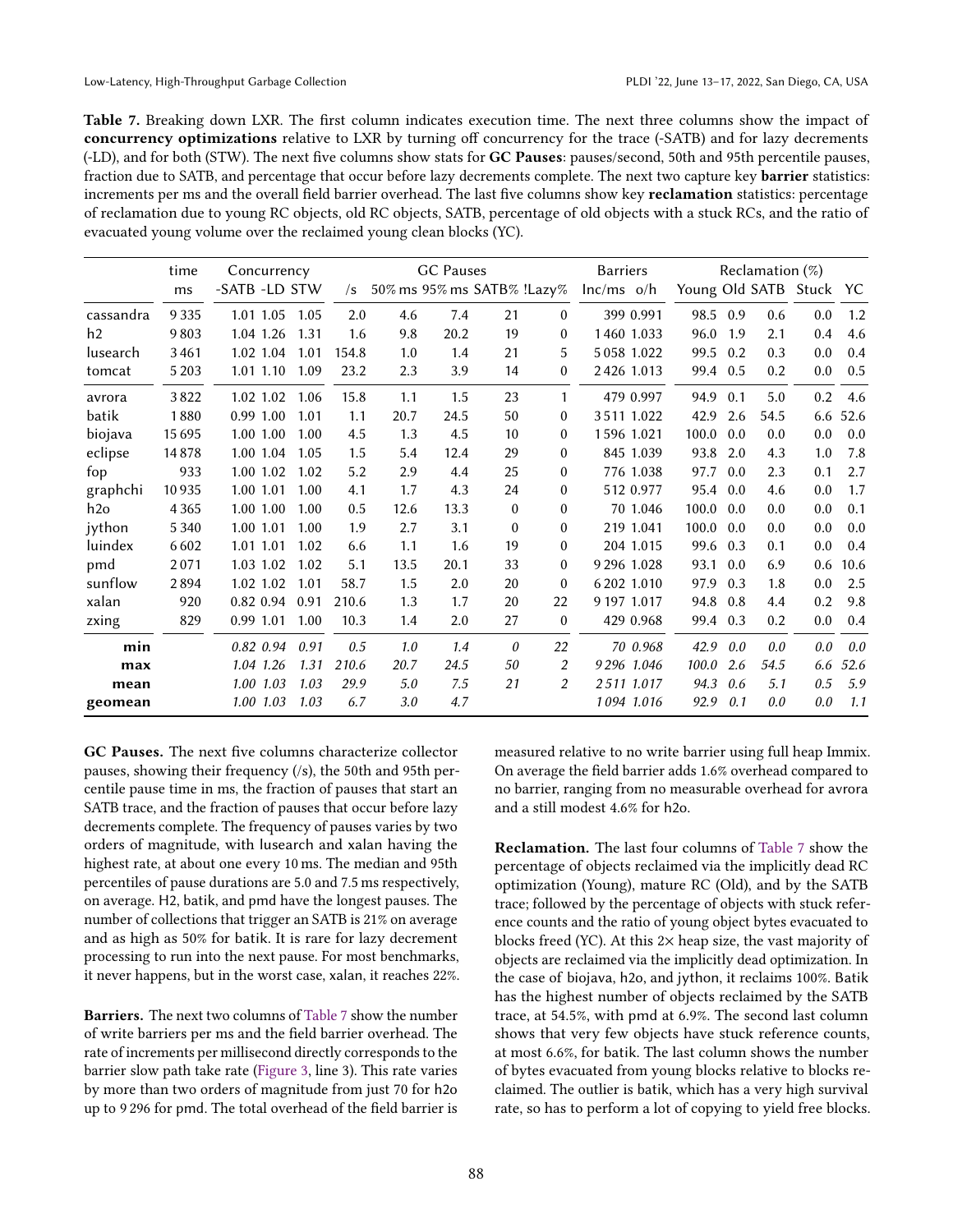However, the geometric mean is just 1.1%, illustrating that LXR reclaims most space without performing copying.

## 5.4 Sensitivity Analysis

This section summarizes the sensitivity of LXR to i) block size, ii) number of reference counting bits, iii) size of the lock free block allocator, and iv) architecture.

LXR uses a block size of 32 KB, and we found that halving it improved performance by 0.6% on average but one benchmark (pmd) did not run to completion, while doubling introduced a 3.9% overhead and h2o ran out of memory. LXR uses 2 reference counting bits per object. We evaluated 4 and 8 bits. Since address arithmetic maps objects to their counts, we considered only power-of-two bit counts. LXR is sensitive to this choice, with a 2.9% penalty for 4 bits and a 3.4% penalty for 8 bits. This result is notable, demonstrating that just two bits is quite effective for reference counting these workloads.

LXR uses a 32 entry lock-free free block buffer by default [\(Section 3.5\)](#page-8-2). We evaluated both 64 and 128 entry buffers. The differences were small, just 1.1% and 1.3% slower respectively. Notably, lusearch, which is the fastest allocating workload [\(Table 3\)](#page-9-0) and motivated us to introduce this structure, saw a 12% slowdown for a 128-entry buffer.

We also explored sensitivity to architecture on three machines, each with a different core count, microarchitecture, and clock speed. At a 2× heap, LXR's throughput relative to G1 was robust to architecture, showing 4.2%, 3.4%, and 2.2% geometric mean performance improvements over G1 on the Zen 3, Zen 2, and C'Lake respectively. Shenandoah showed a similar trend but much greater sensitivity, reporting 37.3%, 29.4%, and 19.6% slowdowns respectively. We observed similar patterns at the other heap sizes.

# 6 Discussion and Threats to Validity

OpenJDK 11. Building an entirely new garbage collector in OpenJDK is a major undertaking. We implement LXR in OpenJDK 11 because it is a long term service (LTS) release, including significant back-ported improvements to Shenandoah and ZGC. On 2021-09-14, JDK 17 reached General Availability status and is now the long-term support (LTS) release, following JDK 11 [\[30\]](#page-15-20). We plan to port our work to JDK 17. Because of the substantial differences between JDK 11 and JDK 17 [\[31\]](#page-15-21), it is not possible to compare our collector and the JDK 17 collectors directly. The JDK 17 version of ZGC removes its limitation of operating only in large heaps. To validate our most striking findings on Lucene, we ran Shenandoah from OpenJDK 17 and found that its performance was essential identical to the results with OpenJDK 11-even with the many advances included in JDK 17, it still exhibits the same pathologies we report here.

C4 is implemented in Platform Prime (formerly Zing) JDK, not OpenJDK [\[39\]](#page-15-1). Apples-to-apples collector comparisons

require using the same runtime. However, the design decisions that we critique and respond to in this paper are common to C4, Shenandoah, and ZGC. The notable advantage of C4 is its generational collection. For highly allocating workloads such as lusearch, the non-generational Shenandoah and ZGC are at a disadvantage with respect to C4, G1, and LXR, which all optimize for generational behavior.

<span id="page-13-0"></span>Compressed Pointers, Weak References, and Class Unloading. We have not yet implemented compressed pointers so we disable it in our evaluations [\[25\]](#page-14-22). Although profitable, we believe it is orthogonal to LXR and do not expect its absence to change our findings. We have not completed the implementation of weak references or class unloading, so we also disable them on all systems. Turning off compressed pointers increased minimum heap sizes for most benchmarks and together with the other disabled features slowed G1 down by just 2.6% at a 3× heap size.

Implementation and Workloads. Our collector is new so has neither had the benefit of years of heuristic tuning, testing, or optimization by a production team. We believe that our ability to execute on 17 substantial workloads from the recent Chopin development branch of DaCapo demonstrates robustness and completeness.

# 7 Conclusion

Since 2004, G1's region-based design with concurrent tracing and strict evacuation has dominated production garbage collectors [\[20,](#page-14-0) [27,](#page-15-2) [39,](#page-15-1) [47\]](#page-15-12). This paper identifies fundamental limitations in timeliness due to full heap tracing in all systems and in the concurrent copying approach in C4, Shenandoah, and ZGC. Although they deliver very short pause times, short pauses do not always translate into low-latency for requestdriven time critical workloads. We introduce LXR, which takes an entirely different approach. It uses brief stop-theworld pauses and reference counting to promptly reclaim most memory without copying. It defragments the heap with limited opportunistic copying. It concurrently reclaims mature objects, identifying dead objects in cycles and dead objects with stuck reference counts. The result is a collector with moderate pause times that delivers low application latency and high throughput. Our results are robust to heap size and microarchitecture. These initial results demonstrate that this new design delivers performance without requiring additional hardware or memory. We hope that this work will provoke a rethink of modern collector design and a reinvigoration of GC research.

# Acknowledgments

This material is based upon work supported by the Australian Research Council under project DP190103367.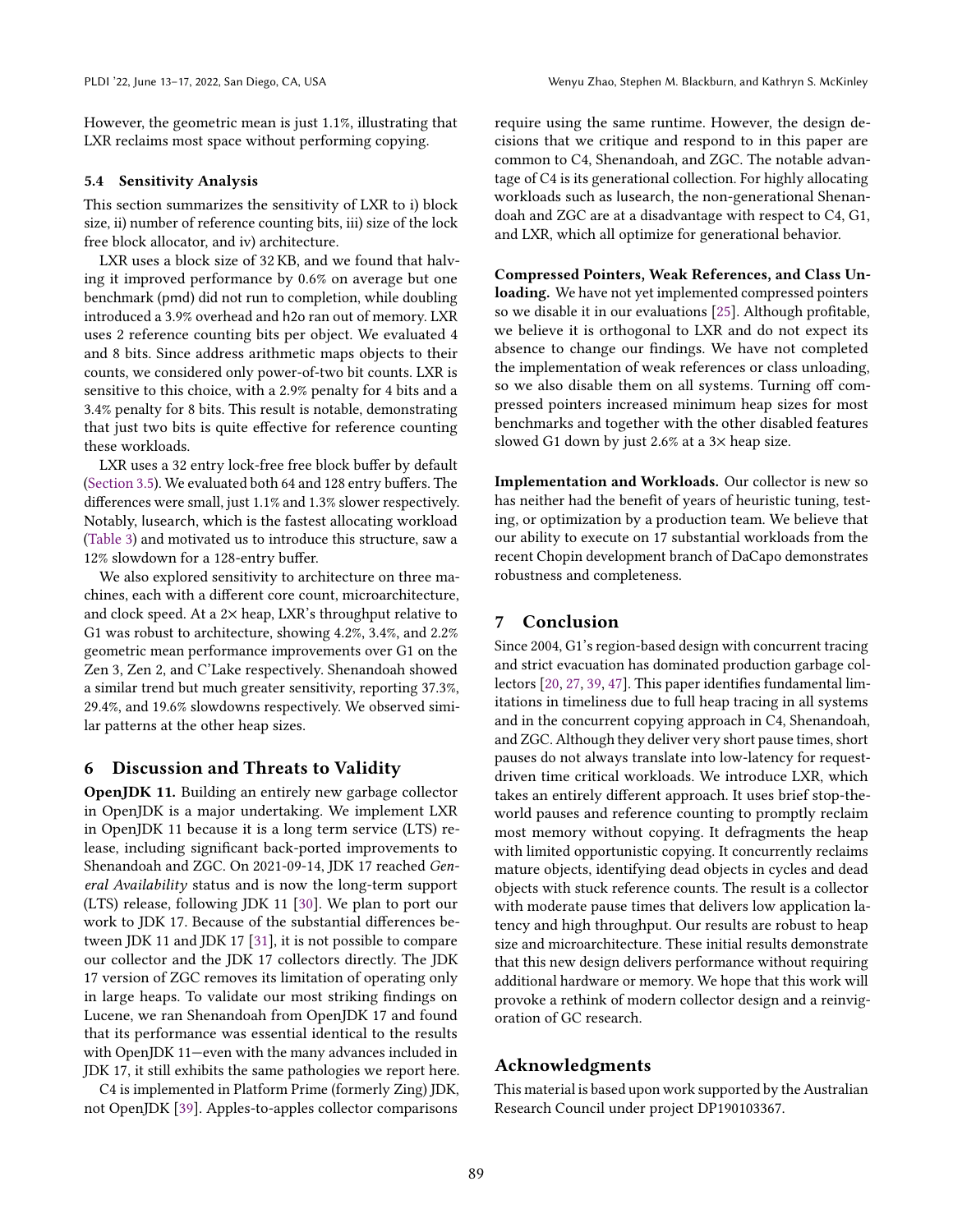# Data Availability Statement

We made this implementation of LXR, the DaCapo benchmark suite, and instructions for reproducing our results [\[48\]](#page-15-22) and the latest source code [\[46\]](#page-15-19) publically available.

# References

- <span id="page-14-16"></span>[1] Andrew W. Appel and Kai Li. 1991. Virtual Memory Primitives for User Programs. In Proceedings of the ACM International Conference on Architectural Support for Programming Languages and Operating Systems (ASPLOS), Santa Clara, CA, USA. 96-107. <https://doi.org/10.1145/106972.106984>
- <span id="page-14-6"></span>[2] Hezi Azatchi and Erez Petrank. 2003. Integrating Generations with Advanced Reference Counting Garbage Collectors. In Proceedings of the International Conference on Compiler Construction (CC), Warsaw, Poland, Vol. 2622. Springer, 185-199. [https://doi.org/10.1007/3-540-36579-6\\_14](https://doi.org/10.1007/3-540-36579-6_14)
- <span id="page-14-11"></span>[3] David F. Bacon, C. Richard Attanasio, Han Bok Lee, V. T. Rajan, and Stephen E. Smith. 2001. Java without the Coffee Breaks: A Nonintrusive Multiprocessor Garbage Collector. In Proceedings of the ACM SIGPLAN Conference on Programming Language Design and Implementation (PLDI), Snowbird, UT, USA. 92-103. <https://doi.org/10.1145/378795.378819>
- <span id="page-14-15"></span>[4] Henry G. Baker, Jr. 1978. List Processing in Real Time on a Serial Computer. Commun. ACM 21, 4 (1978), 280-294. <https://doi.org/10.1145/359460.359470>
- <span id="page-14-2"></span>[5] Katherine Barabash and Erez Petrank. 2010. Tracing garbage collection on highly parallel platforms. In Proceedings of the ACM SIGPLAN International Symposium on Memory Management (ISMM), Toronto, Ontario, Canada. 1-10. <https://doi.org/10.1145/1806651.1806653>
- <span id="page-14-12"></span>[6] Stephen Blackburn and Kathryn S. McKinley. 2003. Ulterior reference counting: Fast garbage collection without a long wait. In Proceedings of the ACM SIGPLAN Conference on Object-Oriented Programming Languages, Systems, and Applications (OOPSLA), Anaheim, CA, USA. 344-358. <https://doi.org/10.1145/949305.949336>
- <span id="page-14-5"></span>[7] Stephen M. Blackburn. 2019. Design and analysis of field-logging write barriers. In Proceedings of the ACM SIGPLAN International Symposium on Memory Management (ISMM), Phoenix, AZ, USA. 103-114. <https://doi.org/10.1145/3315573.3329981>
- <span id="page-14-7"></span>[8] Stephen M. Blackburn, Perry Cheng, and Kathryn S. McKinley. 2004. Myths and realities: The performance impact of garbage collection. In Proceedings of the ACM International Conference on Measurements and Modeling of Computer Systems, (SIGMETRICS), New York, NY, USA. 25-36. <https://doi.org/10.1145/1005686.1005693>
- <span id="page-14-8"></span>[9] Stephen M. Blackburn, Perry Cheng, and Kathryn S. McKinley. 2004. Oil and Water? High Performance Garbage Collection in Java with MMTk. In Proceedings of the IEEE International Conference on Software Engineering (ICSE), Edinburgh, United Kingdom. 137-146. <https://doi.org/10.1109/ICSE.2004.1317436>
- <span id="page-14-23"></span>[10] Stephen M. Blackburn, Robin Garner, Chris Hoffmann, Asjad M. Khan, Kathryn S. McKinley, Rotem Bentzur, Amer Diwan, Daniel Feinberg, Daniel Frampton, Samuel Z. Guyer, Martin Hirzel, Antony L. Hosking, Maria Jump, Han Bok Lee, J. Eliot B. Moss, Aashish Phansalkar, Darko Stefanović, Thomas VanDrunen, Daniel von Dincklage, and Ben Wiedermann. 2006. The DaCapo benchmarks: Java benchmarking development and analysis. In Proceedings of the ACM SIGPLAN Conference on Object-Oriented Programming Languages, Systems, and Applications (OOPSLA), Portland, OR, USA. 169-190. <https://doi.org/10.1145/1167473.1167488>
- <span id="page-14-3"></span>[11] Stephen M. Blackburn and Kathryn S. McKinley. 2008. Immix: A mark-region garbage collector with space efficiency, fast collection, and mutator performance. In Proceedings of the ACM SIGPLAN Conference on Programming Language Design and Implementation

(PLDI), Tucson, AZ, USA.  $22-32$ . <https://doi.org/10.1145/1375581.1375586>

- <span id="page-14-14"></span>[12] Rodney A. Brooks. 1984. Trading Data Space for Reduced Time and Code Space in Real-Time Garbage Collection on Stock Hardware. In Proceedings of the ACM Conference on LISP and Functional Programming (LFP), Austin, Texas, USA. 256-262.
- <span id="page-14-19"></span>[13] Jong-Deok Choi, Manish Gupta, Mauricio J. Serrano, Vugranam C. Sreedhar, and Samuel P. Midkiff. 2003. Stack allocation and synchronization optimizations for Java using escape analysis. ACM Transactions on Programming Languages and Systems 25, 6 (2003), 876-910. <https://doi.org/10.1145/945885.945892>
- <span id="page-14-17"></span>[14] Cliff Click, Gil Tene, and Michael Wolf. 2005. The pauseless GC algorithm. In Proceedings of the ACM/USENIX SIGPLAN/SIGOPS International Conference on Virtual Execution Environments, (VEE), Chicago, IL, USA. 46-56. <https://doi.org/10.1145/1064979.1064988>
- <span id="page-14-9"></span>[15] George E. Collins. 1960. A method for overlapping and erasure of lists. Commun. ACM 3, 12 (1960), 655-657. <https://doi.org/10.1145/367487.367501>
- <span id="page-14-25"></span>[16] Brian F. Cooper, Adam Silberstein, Erwin Tam, Raghu Ramakrishnan, and Russell Sears. 2010. Benchmarking cloud serving systems with YCSB. In Proceedings of the ACM Symposium on Cloud Computing (SoCC), Indianapolis, Indiana, USA. 143-154. <https://doi.org/10.1145/1807128.1807152>
- <span id="page-14-1"></span>[17] David Detlefs, Christine Flood, Steve Heller, and Tony Printezis. 2004. Garbage-first Garbage Collection. In Proceedings of the ACM SIGPLAN International Symposium on Memory Management (ISMM), Vancouver, BC, Canada. 37-48. <https://doi.org/10.1145/1029873.1029879>
- <span id="page-14-10"></span>[18] L. Peter Deutsch and Daniel G. Bobrow. 1976. An Efficient, Incremental, Automatic Garbage Collector. Commun. ACM 19, 9 (1976), 522-526. <https://doi.org/10.1145/360336.360345>
- <span id="page-14-13"></span>[19] Edsger W. Dijkstra, Leslie Lamport, Alain J. Martin, Carel S. Scholten, and Elisabeth F. M. Steffens. 1978. On-the-Fly Garbage Collection: An Exercise in Cooperation. Commun. ACM 21, 11 (1978), 966-975. <https://doi.org/10.1145/359642.359655>
- <span id="page-14-0"></span>[20] Christine H. Flood, Roman Kennke, Andrew Dinn, Andrew Haley, and Roland Westrelin. 2016. Shenandoah: An open-source concurrent compacting garbage collector for OpenJDK. In ACM Proceedings of the International Conference on Principles and Practices of Programming on the Java Platform: Virtual Machines, Languages, and Tools (PPPJ), Lugano, Switzerland, Walter Binder and Petr Tuma (Eds.). 13:1-13:9. <https://doi.org/10.1145/2972206.2972210>
- <span id="page-14-24"></span>[21] DaCapo Group. 2021. DaCapo Benchmarks, Chopin Development. <https://github.com/dacapobench/dacapobench/tree/dev-chopin>
- <span id="page-14-20"></span>[22] Roman Kennke. 2021. Shenandoah in OpenJDK 17: Sub-millisecond GC pauses. Blog post. [https://developers.redhat.com/articles/2021/09/16/shenandoah](https://developers.redhat.com/articles/2021/09/16/shenandoah-openjdk-17-sub-millisecond-gc-pauses#)[openjdk-17-sub-millisecond-gc-pauses#](https://developers.redhat.com/articles/2021/09/16/shenandoah-openjdk-17-sub-millisecond-gc-pauses#)
- <span id="page-14-18"></span>[23] Haim Kermany and Erez Petrank. 2006. The Compressor: Concurrent, incremental, and parallel compaction. In Proceedings of the ACM SIGPLAN Conference on Programming Language Design and Implementation (PLDI), Ottawa, Ontario, Canada. ACM, 354-363. <https://doi.org/10.1145/1133981.1134023>
- <span id="page-14-21"></span>[24] Gabriel Kliot, Erez Petrank, and Bjarne Steensgaard. 2009. A lock-free, concurrent, and incremental stack scanning for garbage collectors. In Proceedings of the ACM/USENIX SIGPLAN/SIGOPS International Conference on Virtual Execution Environments, (VEE), Washington, DC, USA. 11-20. <https://doi.org/10.1145/1508293.1508296>
- <span id="page-14-22"></span>[25] Chris Lattner and Vikram S. Adve. 2005. Transparent pointer compression for linked data structures. In Proceedings of the ACM Workshop on Memory System Performance (MSP), Chicago, IL, USA. 24-35. <https://doi.org/10.1145/1111583.1111587>
- <span id="page-14-4"></span>[26] Yossi Levanoni and Erez Petrank. 2001. An On-the-Fly Reference Counting Garbage Collector for Java. In Proceedings of the ACM SIGPLAN Conference on Object-Oriented Programming Languages,